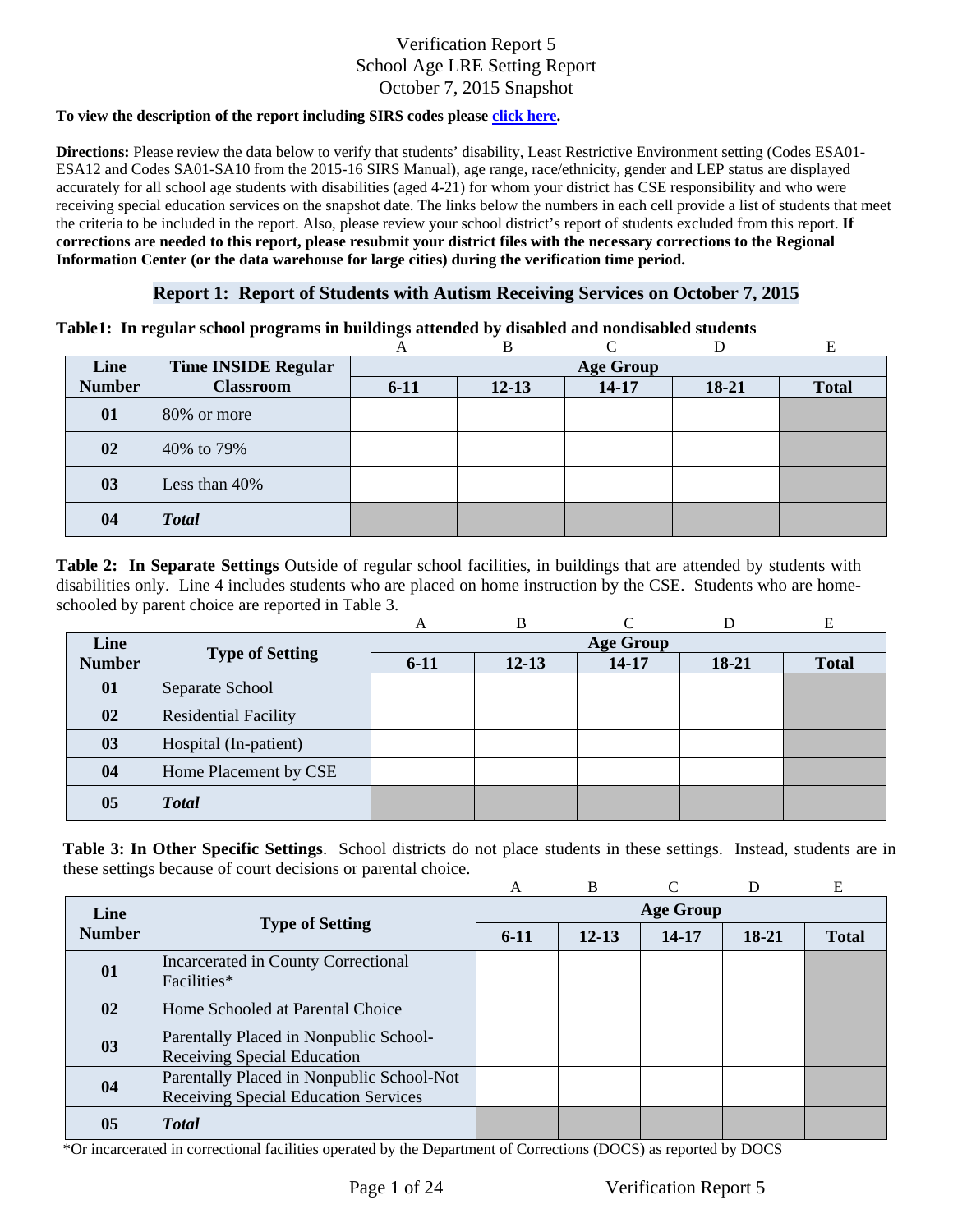#### **Report 2: Report of Students with Emotional Disturbance Receiving Services on October 7, 2015**

|               |                            |                  | B         |           |       | E            |  |  |
|---------------|----------------------------|------------------|-----------|-----------|-------|--------------|--|--|
| Line          | <b>Time INSIDE Regular</b> | <b>Age Group</b> |           |           |       |              |  |  |
| <b>Number</b> | <b>Classroom</b>           | $6 - 11$         | $12 - 13$ | $14 - 17$ | 18-21 | <b>Total</b> |  |  |
| 01            | 80% or more                |                  |           |           |       |              |  |  |
| 02            | 40% to 79%                 |                  |           |           |       |              |  |  |
| 03            | Less than 40%              |                  |           |           |       |              |  |  |
| 04            | <b>Total</b>               |                  |           |           |       |              |  |  |

#### **Table1: In regular school programs in buildings attended by disabled and nondisabled students**

 schooled by parent choice are reported in Table 3. **Table 2: In Separate Settings** Outside of regular school facilities, in buildings that are attended by students with disabilities only. Line 4 includes students who are placed on home instruction by the CSE. Students who are home-

|               |                             | А                | B         |       |       | E            |  |  |
|---------------|-----------------------------|------------------|-----------|-------|-------|--------------|--|--|
| Line          | <b>Type of Setting</b>      | <b>Age Group</b> |           |       |       |              |  |  |
| <b>Number</b> |                             | $6 - 11$         | $12 - 13$ | 14-17 | 18-21 | <b>Total</b> |  |  |
| 01            | Separate School             |                  |           |       |       |              |  |  |
| 02            | <b>Residential Facility</b> |                  |           |       |       |              |  |  |
| 03            | Hospital (In-patient)       |                  |           |       |       |              |  |  |
| 04            | Home Placement by CSE       |                  |           |       |       |              |  |  |
| 05            | <b>Total</b>                |                  |           |       |       |              |  |  |

**Table 3: In Other Specific Settings**. School districts do not place students in these settings. Instead, students are in these settings because of court decisions or parental choice.

|               |                                                                                   | A                | B         |       | D     | E            |  |  |
|---------------|-----------------------------------------------------------------------------------|------------------|-----------|-------|-------|--------------|--|--|
| Line          | <b>Type of Setting</b>                                                            | <b>Age Group</b> |           |       |       |              |  |  |
| <b>Number</b> |                                                                                   | $6-11$           | $12 - 13$ | 14-17 | 18-21 | <b>Total</b> |  |  |
| 01            | Incarcerated in County Correctional<br>Facilities*                                |                  |           |       |       |              |  |  |
| $\mathbf{02}$ | Home Schooled at Parental Choice                                                  |                  |           |       |       |              |  |  |
| 03            | Parentally Placed in Nonpublic School-<br>Receiving Special Education             |                  |           |       |       |              |  |  |
| 04            | Parentally Placed in Nonpublic School-Not<br>Receiving Special Education Services |                  |           |       |       |              |  |  |
| 05            | <b>T</b> otal                                                                     |                  |           |       |       |              |  |  |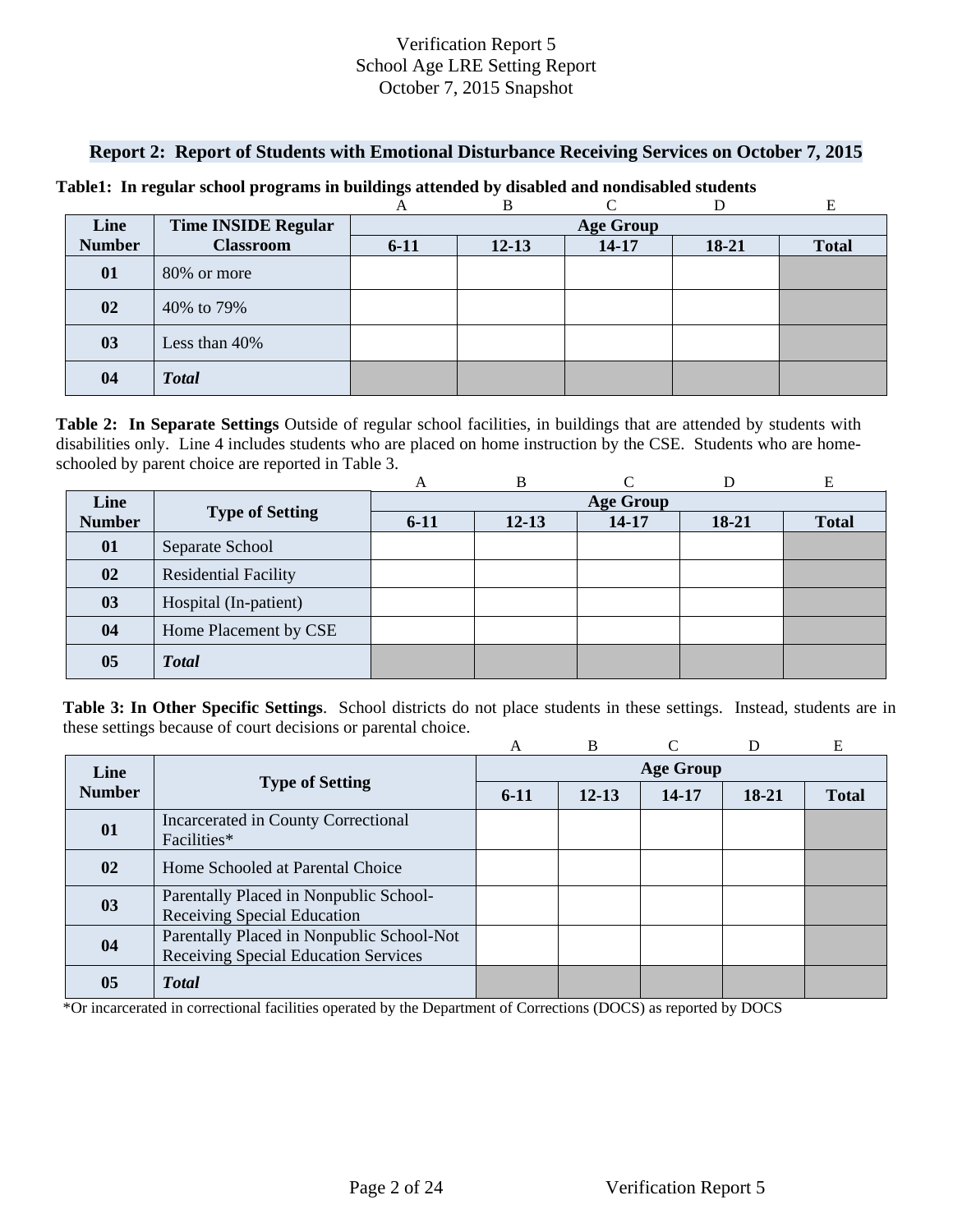## **Report 3: Report of Students with Learning Disabilities Receiving Services on October 7, 2015**

|               |                            |                  | B         | ⌒         |       |              |  |  |
|---------------|----------------------------|------------------|-----------|-----------|-------|--------------|--|--|
| Line          | <b>Time INSIDE Regular</b> | <b>Age Group</b> |           |           |       |              |  |  |
| <b>Number</b> | <b>Classroom</b>           | $6 - 11$         | $12 - 13$ | $14 - 17$ | 18-21 | <b>Total</b> |  |  |
| 01            | 80% or more                |                  |           |           |       |              |  |  |
| 02            | 40% to 79%                 |                  |           |           |       |              |  |  |
| 03            | Less than 40%              |                  |           |           |       |              |  |  |
| 04            | <b>Total</b>               |                  |           |           |       |              |  |  |

#### **Table1: In regular school programs in buildings attended by disabled and nondisabled students**

schooled by parent choice are reported in Table 3.<br>
A B C D E **Table 2: In Separate Settings** Outside of regular school facilities, in buildings that are attended by students with disabilities only. Line 4 includes students who are placed on home instruction by the CSE. Students who are home-

|                |                             | A                | B         |       |         | E            |  |  |
|----------------|-----------------------------|------------------|-----------|-------|---------|--------------|--|--|
| Line           |                             | <b>Age Group</b> |           |       |         |              |  |  |
| <b>Number</b>  | <b>Type of Setting</b>      | $6 - 11$         | $12 - 13$ | 14-17 | $18-21$ | <b>Total</b> |  |  |
| 01             | Separate School             |                  |           |       |         |              |  |  |
| 02             | <b>Residential Facility</b> |                  |           |       |         |              |  |  |
| 03             | Hospital (In-patient)       |                  |           |       |         |              |  |  |
| 04             | Home Placement by CSE       |                  |           |       |         |              |  |  |
| 0 <sub>5</sub> | <b>Total</b>                |                  |           |       |         |              |  |  |

**Table 3: In Other Specific Settings**. School districts do not place students in these settings. Instead, students are in these settings because of court decisions or parental choice.

|               |                                                                                   | А                | <sub>B</sub> |       | D     | E            |  |  |
|---------------|-----------------------------------------------------------------------------------|------------------|--------------|-------|-------|--------------|--|--|
| Line          | <b>Type of Setting</b>                                                            | <b>Age Group</b> |              |       |       |              |  |  |
| <b>Number</b> |                                                                                   | $6-11$           | $12 - 13$    | 14-17 | 18-21 | <b>Total</b> |  |  |
| 01            | Incarcerated in County Correctional<br>Facilities*                                |                  |              |       |       |              |  |  |
| 02            | Home Schooled at Parental Choice                                                  |                  |              |       |       |              |  |  |
| 03            | Parentally Placed in Nonpublic School-<br>Receiving Special Education             |                  |              |       |       |              |  |  |
| 04            | Parentally Placed in Nonpublic School-Not<br>Receiving Special Education Services |                  |              |       |       |              |  |  |
| 05            | <b>T</b> otal                                                                     |                  |              |       |       |              |  |  |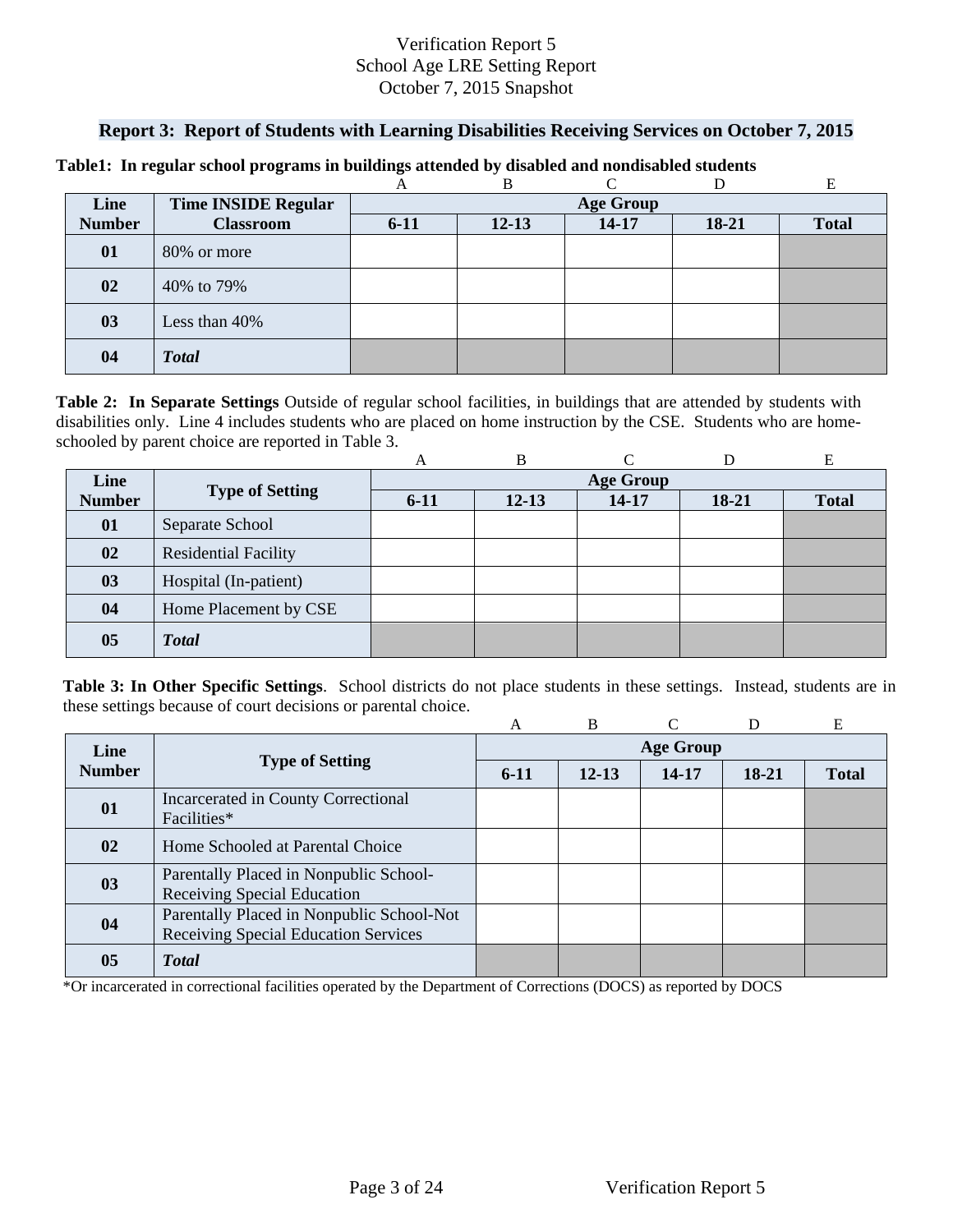# **Report 4: Report of Students with Intellectual Disability Receiving Services on October 7, 2015**

|               |                            |                  | В         |           |       |              |  |  |
|---------------|----------------------------|------------------|-----------|-----------|-------|--------------|--|--|
| Line          | <b>Time INSIDE Regular</b> | <b>Age Group</b> |           |           |       |              |  |  |
| <b>Number</b> | <b>Classroom</b>           | $6 - 11$         | $12 - 13$ | $14 - 17$ | 18-21 | <b>Total</b> |  |  |
| 01            | 80% or more                |                  |           |           |       |              |  |  |
| 02            | 40% to 79%                 |                  |           |           |       |              |  |  |
| 03            | Less than 40%              |                  |           |           |       |              |  |  |
| 04            | <b>Total</b>               |                  |           |           |       |              |  |  |

#### **Table1: In regular school programs in buildings attended by disabled and nondisabled students**

schooled by parent choice are reported in Table 3.<br>
A B C D E **Table 2: In Separate Settings** Outside of regular school facilities, in buildings that are attended by students with disabilities only. Line 4 includes students who are placed on home instruction by the CSE. Students who are home-

|                |                             | A                | B         |       |         | Е            |  |  |
|----------------|-----------------------------|------------------|-----------|-------|---------|--------------|--|--|
| Line           | <b>Type of Setting</b>      | <b>Age Group</b> |           |       |         |              |  |  |
| <b>Number</b>  |                             | $6 - 11$         | $12 - 13$ | 14-17 | $18-21$ | <b>Total</b> |  |  |
| 01             | Separate School             |                  |           |       |         |              |  |  |
| 02             | <b>Residential Facility</b> |                  |           |       |         |              |  |  |
| 03             | Hospital (In-patient)       |                  |           |       |         |              |  |  |
| 04             | Home Placement by CSE       |                  |           |       |         |              |  |  |
| 0 <sub>5</sub> | <b>Total</b>                |                  |           |       |         |              |  |  |

**Table 3: In Other Specific Settings**. School districts do not place students in these settings. Instead, students are in these settings because of court decisions or parental choice.

|               |                                                                                          | A                | B         |       | D       | E            |  |  |
|---------------|------------------------------------------------------------------------------------------|------------------|-----------|-------|---------|--------------|--|--|
| Line          |                                                                                          | <b>Age Group</b> |           |       |         |              |  |  |
| <b>Number</b> | <b>Type of Setting</b>                                                                   | $6-11$           | $12 - 13$ | 14-17 | $18-21$ | <b>Total</b> |  |  |
| 01            | Incarcerated in County Correctional<br>Facilities*                                       |                  |           |       |         |              |  |  |
| 02            | Home Schooled at Parental Choice                                                         |                  |           |       |         |              |  |  |
| 03            | Parentally Placed in Nonpublic School-<br><b>Receiving Special Education</b>             |                  |           |       |         |              |  |  |
| 04            | Parentally Placed in Nonpublic School-Not<br><b>Receiving Special Education Services</b> |                  |           |       |         |              |  |  |
| 05            | <b>Total</b>                                                                             |                  |           |       |         |              |  |  |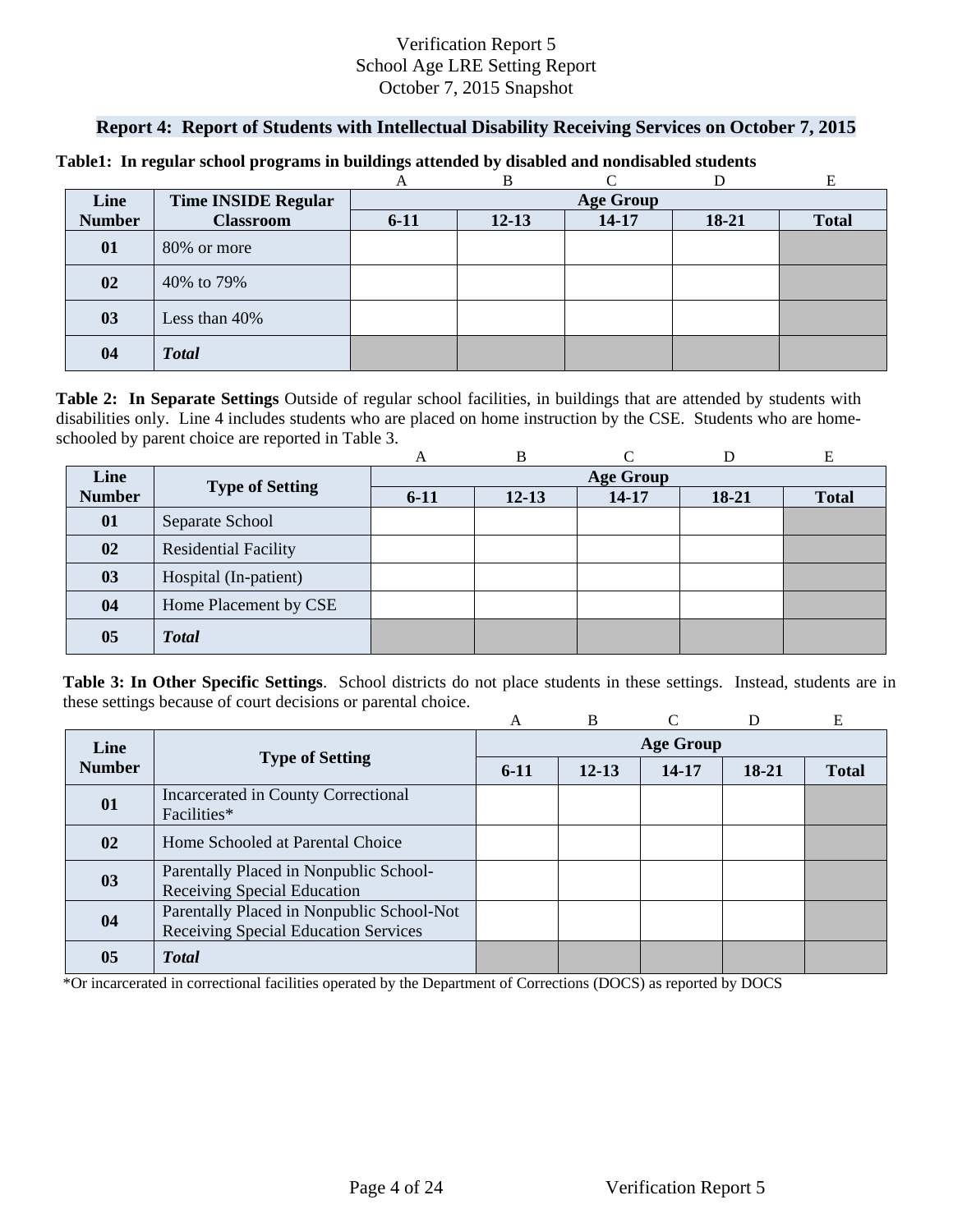#### **Report 5: Report of Students with Deafness Receiving Services on October 7, 2015**

|               |                            |                  | B         |           |       | E            |  |  |
|---------------|----------------------------|------------------|-----------|-----------|-------|--------------|--|--|
| Line          | <b>Time INSIDE Regular</b> | <b>Age Group</b> |           |           |       |              |  |  |
| <b>Number</b> | <b>Classroom</b>           | $6 - 11$         | $12 - 13$ | $14 - 17$ | 18-21 | <b>Total</b> |  |  |
| 01            | 80% or more                |                  |           |           |       |              |  |  |
| 02            | 40% to 79%                 |                  |           |           |       |              |  |  |
| 03            | Less than 40%              |                  |           |           |       |              |  |  |
| 04            | <b>Total</b>               |                  |           |           |       |              |  |  |

#### **Table1: In regular school programs in buildings attended by disabled and nondisabled students**

schooled by parent choice are reported in Table 3.<br>
A B C D E **Table 2: In Separate Settings** Outside of regular school facilities, in buildings that are attended by students with disabilities only. Line 4 includes students who are placed on home instruction by the CSE. Students who are home-

|                |                             | A                | B         |       |         | Е            |  |  |
|----------------|-----------------------------|------------------|-----------|-------|---------|--------------|--|--|
| Line           |                             | <b>Age Group</b> |           |       |         |              |  |  |
| <b>Number</b>  | <b>Type of Setting</b>      | $6-11$           | $12 - 13$ | 14-17 | $18-21$ | <b>Total</b> |  |  |
| 01             | Separate School             |                  |           |       |         |              |  |  |
| 02             | <b>Residential Facility</b> |                  |           |       |         |              |  |  |
| 03             | Hospital (In-patient)       |                  |           |       |         |              |  |  |
| 04             | Home Placement by CSE       |                  |           |       |         |              |  |  |
| 0 <sub>5</sub> | <b>Total</b>                |                  |           |       |         |              |  |  |

**Table 3: In Other Specific Settings**. School districts do not place students in these settings. Instead, students are in these settings because of court decisions or parental choice.

|               |                                                                                   | А                | <sub>B</sub> |       | D     | E            |  |  |
|---------------|-----------------------------------------------------------------------------------|------------------|--------------|-------|-------|--------------|--|--|
| Line          |                                                                                   | <b>Age Group</b> |              |       |       |              |  |  |
| <b>Number</b> | <b>Type of Setting</b>                                                            | $6-11$           | $12 - 13$    | 14-17 | 18-21 | <b>Total</b> |  |  |
| 01            | Incarcerated in County Correctional<br>Facilities*                                |                  |              |       |       |              |  |  |
| 02            | Home Schooled at Parental Choice                                                  |                  |              |       |       |              |  |  |
| 03            | Parentally Placed in Nonpublic School-<br>Receiving Special Education             |                  |              |       |       |              |  |  |
| 04            | Parentally Placed in Nonpublic School-Not<br>Receiving Special Education Services |                  |              |       |       |              |  |  |
| 05            | <b>T</b> otal                                                                     |                  |              |       |       |              |  |  |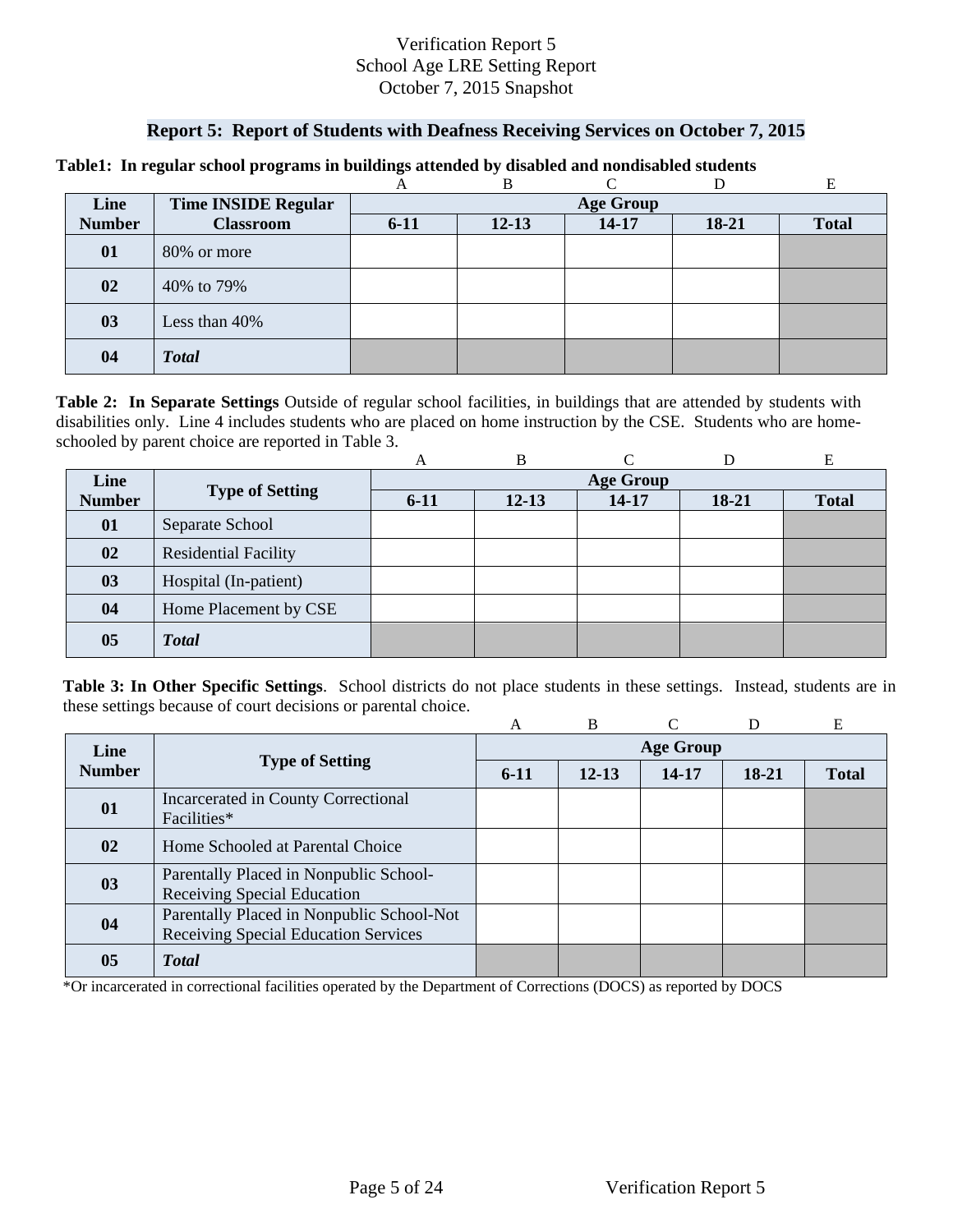## **Report 6: Report of Students with Hearing Impairments Receiving Services on October 7, 2015**

|               |                            |                  | B         | ⌒         |       |              |  |  |
|---------------|----------------------------|------------------|-----------|-----------|-------|--------------|--|--|
| Line          | <b>Time INSIDE Regular</b> | <b>Age Group</b> |           |           |       |              |  |  |
| <b>Number</b> | <b>Classroom</b>           | $6 - 11$         | $12 - 13$ | $14 - 17$ | 18-21 | <b>Total</b> |  |  |
| 01            | 80% or more                |                  |           |           |       |              |  |  |
| 02            | 40% to 79%                 |                  |           |           |       |              |  |  |
| 03            | Less than 40%              |                  |           |           |       |              |  |  |
| 04            | <b>Total</b>               |                  |           |           |       |              |  |  |

#### **Table1: In regular school programs in buildings attended by disabled and nondisabled students**

schooled by parent choice are reported in Table 3.<br>
A B C D E **Table 2: In Separate Settings** Outside of regular school facilities, in buildings that are attended by students with disabilities only. Line 4 includes students who are placed on home instruction by the CSE. Students who are home-

|                |                             | A                | B         |       |         | E            |  |  |
|----------------|-----------------------------|------------------|-----------|-------|---------|--------------|--|--|
| Line           |                             | <b>Age Group</b> |           |       |         |              |  |  |
| <b>Number</b>  | <b>Type of Setting</b>      | $6 - 11$         | $12 - 13$ | 14-17 | $18-21$ | <b>Total</b> |  |  |
| 01             | Separate School             |                  |           |       |         |              |  |  |
| 02             | <b>Residential Facility</b> |                  |           |       |         |              |  |  |
| 03             | Hospital (In-patient)       |                  |           |       |         |              |  |  |
| 04             | Home Placement by CSE       |                  |           |       |         |              |  |  |
| 0 <sub>5</sub> | <b>Total</b>                |                  |           |       |         |              |  |  |

**Table 3: In Other Specific Settings**. School districts do not place students in these settings. Instead, students are in these settings because of court decisions or parental choice.

|               |                                                                                   | А                | <sub>B</sub> |       | D     | E            |  |  |
|---------------|-----------------------------------------------------------------------------------|------------------|--------------|-------|-------|--------------|--|--|
| Line          |                                                                                   | <b>Age Group</b> |              |       |       |              |  |  |
| <b>Number</b> | <b>Type of Setting</b>                                                            | $6-11$           | $12 - 13$    | 14-17 | 18-21 | <b>Total</b> |  |  |
| 01            | Incarcerated in County Correctional<br>Facilities*                                |                  |              |       |       |              |  |  |
| 02            | Home Schooled at Parental Choice                                                  |                  |              |       |       |              |  |  |
| 03            | Parentally Placed in Nonpublic School-<br>Receiving Special Education             |                  |              |       |       |              |  |  |
| 04            | Parentally Placed in Nonpublic School-Not<br>Receiving Special Education Services |                  |              |       |       |              |  |  |
| 05            | <b>T</b> otal                                                                     |                  |              |       |       |              |  |  |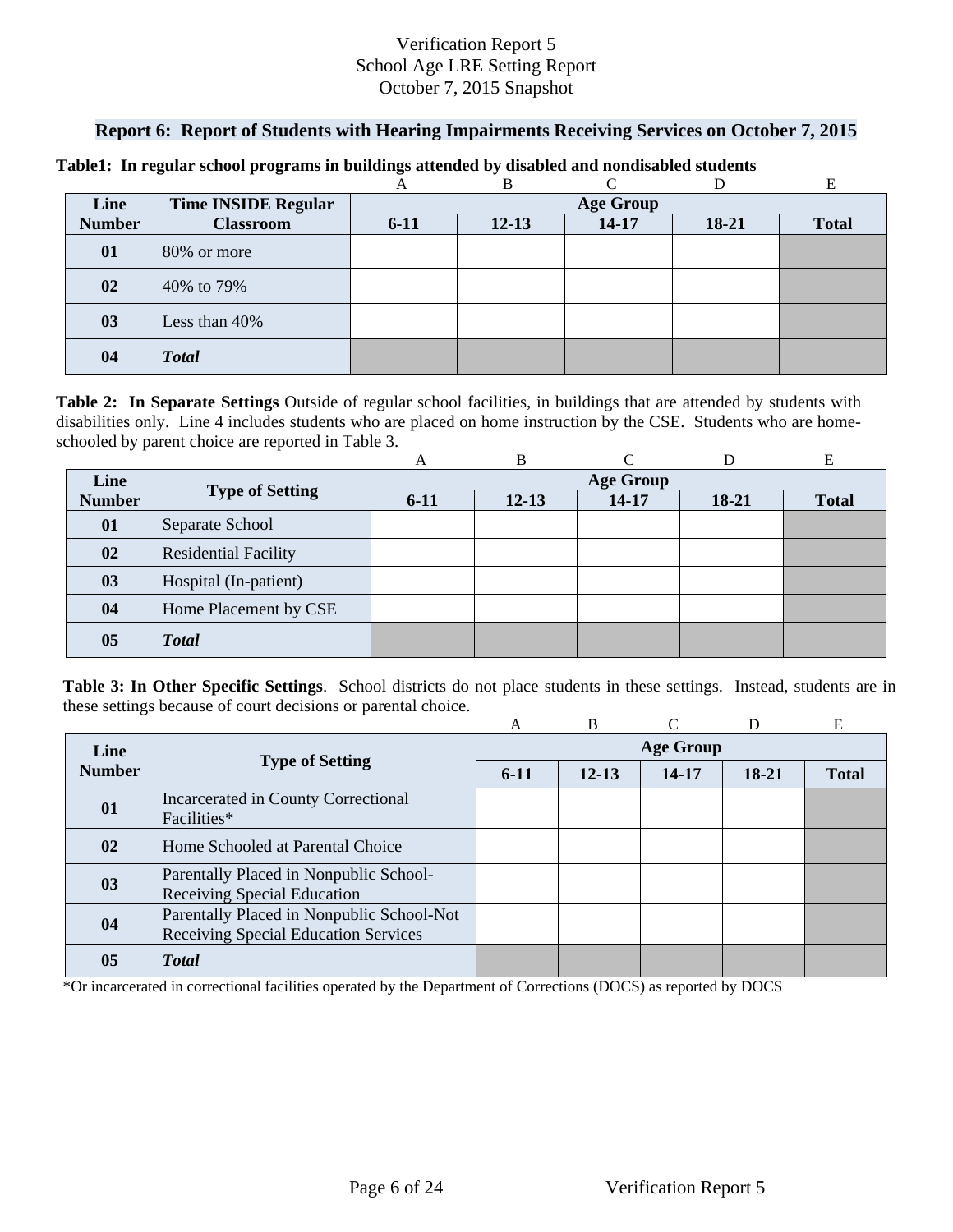## **Report 7: Report of Students with Speech or Language Receiving Services on October 7, 2015**

|               |                            |                  | B         | ⌒         |         |              |  |  |
|---------------|----------------------------|------------------|-----------|-----------|---------|--------------|--|--|
| Line          | <b>Time INSIDE Regular</b> | <b>Age Group</b> |           |           |         |              |  |  |
| <b>Number</b> | <b>Classroom</b>           | $6 - 11$         | $12 - 13$ | $14 - 17$ | $18-21$ | <b>Total</b> |  |  |
| 01            | 80% or more                |                  |           |           |         |              |  |  |
| 02            | 40% to 79%                 |                  |           |           |         |              |  |  |
| 03            | Less than 40%              |                  |           |           |         |              |  |  |
| 04            | <b>Total</b>               |                  |           |           |         |              |  |  |

#### **Table1: In regular school programs in buildings attended by disabled and nondisabled students**

schooled by parent choice are reported in Table 3.<br>
A B C D E **Table 2: In Separate Settings** Outside of regular school facilities, in buildings that are attended by students with disabilities only. Line 4 includes students who are placed on home instruction by the CSE. Students who are home-

|                |                             | A                | B         |       |         | E            |  |  |
|----------------|-----------------------------|------------------|-----------|-------|---------|--------------|--|--|
| Line           |                             | <b>Age Group</b> |           |       |         |              |  |  |
| <b>Number</b>  | <b>Type of Setting</b>      | $6 - 11$         | $12 - 13$ | 14-17 | $18-21$ | <b>Total</b> |  |  |
| 01             | Separate School             |                  |           |       |         |              |  |  |
| 02             | <b>Residential Facility</b> |                  |           |       |         |              |  |  |
| 03             | Hospital (In-patient)       |                  |           |       |         |              |  |  |
| 04             | Home Placement by CSE       |                  |           |       |         |              |  |  |
| 0 <sub>5</sub> | <b>Total</b>                |                  |           |       |         |              |  |  |

**Table 3: In Other Specific Settings**. School districts do not place students in these settings. Instead, students are in these settings because of court decisions or parental choice.

|               |                                                                                   | A                | B         |       | D     | E            |  |  |
|---------------|-----------------------------------------------------------------------------------|------------------|-----------|-------|-------|--------------|--|--|
| Line          |                                                                                   | <b>Age Group</b> |           |       |       |              |  |  |
| <b>Number</b> | <b>Type of Setting</b>                                                            | $6-11$           | $12 - 13$ | 14-17 | 18-21 | <b>Total</b> |  |  |
| 01            | Incarcerated in County Correctional<br>Facilities*                                |                  |           |       |       |              |  |  |
| 02            | Home Schooled at Parental Choice                                                  |                  |           |       |       |              |  |  |
| 03            | Parentally Placed in Nonpublic School-<br>Receiving Special Education             |                  |           |       |       |              |  |  |
| 04            | Parentally Placed in Nonpublic School-Not<br>Receiving Special Education Services |                  |           |       |       |              |  |  |
| 05            | <b>T</b> otal                                                                     |                  |           |       |       |              |  |  |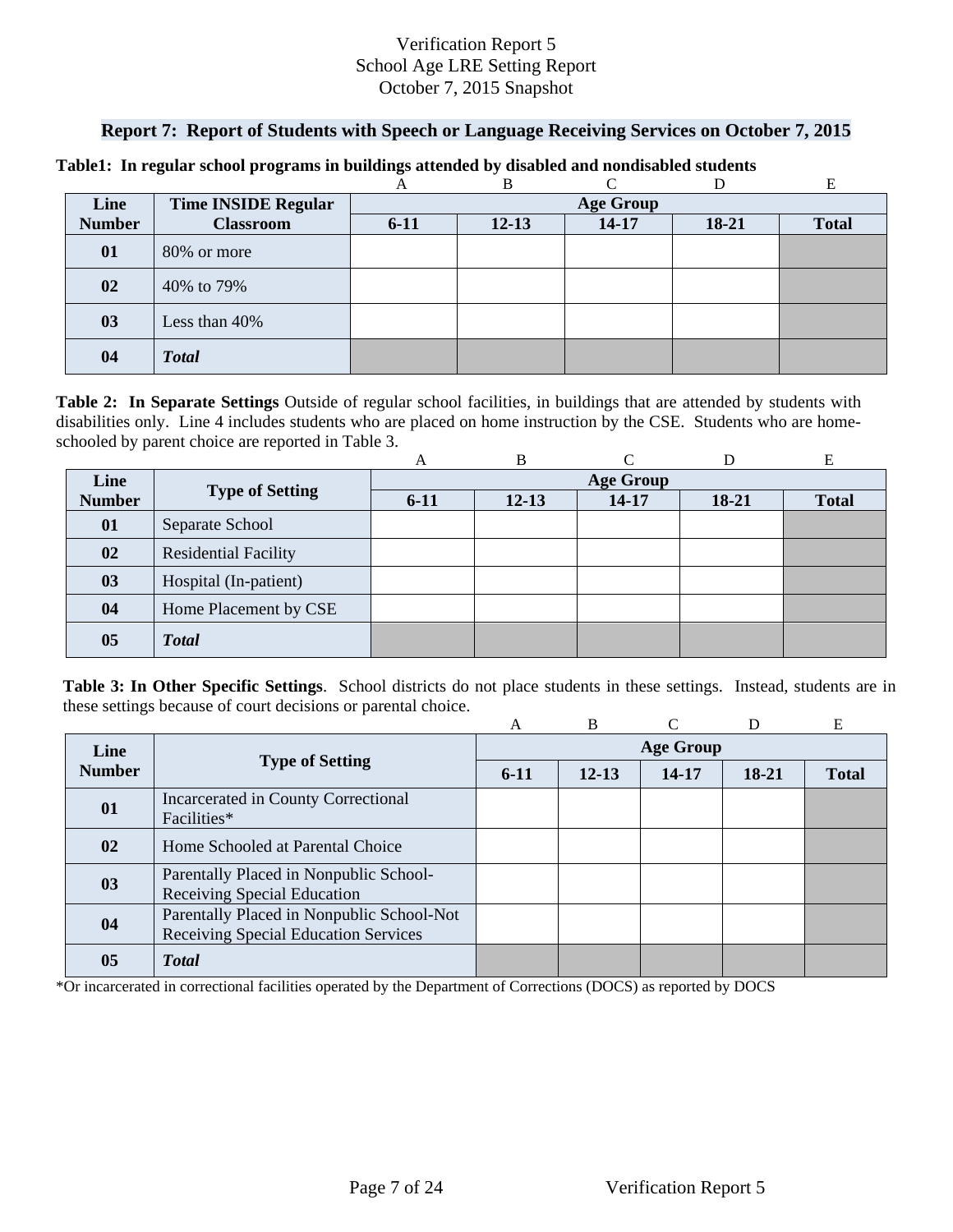## **Report 8: Report of Students with Visual Impairments (including Blindness) Receiving Services on October 7, 2015**

#### **Table1: In regular school programs in buildings attended by disabled and nondisabled students**

|               |                            |                  | В         |           |       | E            |  |  |
|---------------|----------------------------|------------------|-----------|-----------|-------|--------------|--|--|
| Line          | <b>Time INSIDE Regular</b> | <b>Age Group</b> |           |           |       |              |  |  |
| <b>Number</b> | <b>Classroom</b>           | $6 - 11$         | $12 - 13$ | $14 - 17$ | 18-21 | <b>Total</b> |  |  |
| 01            | 80% or more                |                  |           |           |       |              |  |  |
| 02            | 40% to 79%                 |                  |           |           |       |              |  |  |
| 03            | Less than 40%              |                  |           |           |       |              |  |  |
| 04            | <b>Total</b>               |                  |           |           |       |              |  |  |

 schooled by parent choice are reported in Table 3. **Table 2: In Separate Settings** Outside of regular school facilities, in buildings that are attended by students with disabilities only. Line 4 includes students who are placed on home instruction by the CSE. Students who are home-

|               |                             | A                | B         |       |       | E            |  |  |
|---------------|-----------------------------|------------------|-----------|-------|-------|--------------|--|--|
| Line          | <b>Type of Setting</b>      | <b>Age Group</b> |           |       |       |              |  |  |
| <b>Number</b> |                             | $6 - 11$         | $12 - 13$ | 14-17 | 18-21 | <b>Total</b> |  |  |
| 01            | Separate School             |                  |           |       |       |              |  |  |
| 02            | <b>Residential Facility</b> |                  |           |       |       |              |  |  |
| 03            | Hospital (In-patient)       |                  |           |       |       |              |  |  |
| 04            | Home Placement by CSE       |                  |           |       |       |              |  |  |
| 05            | <b>Total</b>                |                  |           |       |       |              |  |  |

**Table 3: In Other Specific Settings**. School districts do not place students in these settings. Instead, students are in these settings because of court decisions or parental choice.

|               |                                                                                   | A                | B         | ⌒     | D     | Е            |  |  |
|---------------|-----------------------------------------------------------------------------------|------------------|-----------|-------|-------|--------------|--|--|
| Line          |                                                                                   | <b>Age Group</b> |           |       |       |              |  |  |
| <b>Number</b> | <b>Type of Setting</b>                                                            | $6-11$           | $12 - 13$ | 14-17 | 18-21 | <b>Total</b> |  |  |
| 01            | Incarcerated in County Correctional<br>Facilities*                                |                  |           |       |       |              |  |  |
| 02            | Home Schooled at Parental Choice                                                  |                  |           |       |       |              |  |  |
| 03            | Parentally Placed in Nonpublic School-<br>Receiving Special Education             |                  |           |       |       |              |  |  |
| 04            | Parentally Placed in Nonpublic School-Not<br>Receiving Special Education Services |                  |           |       |       |              |  |  |
| 05            | <b>Total</b>                                                                      |                  |           |       |       |              |  |  |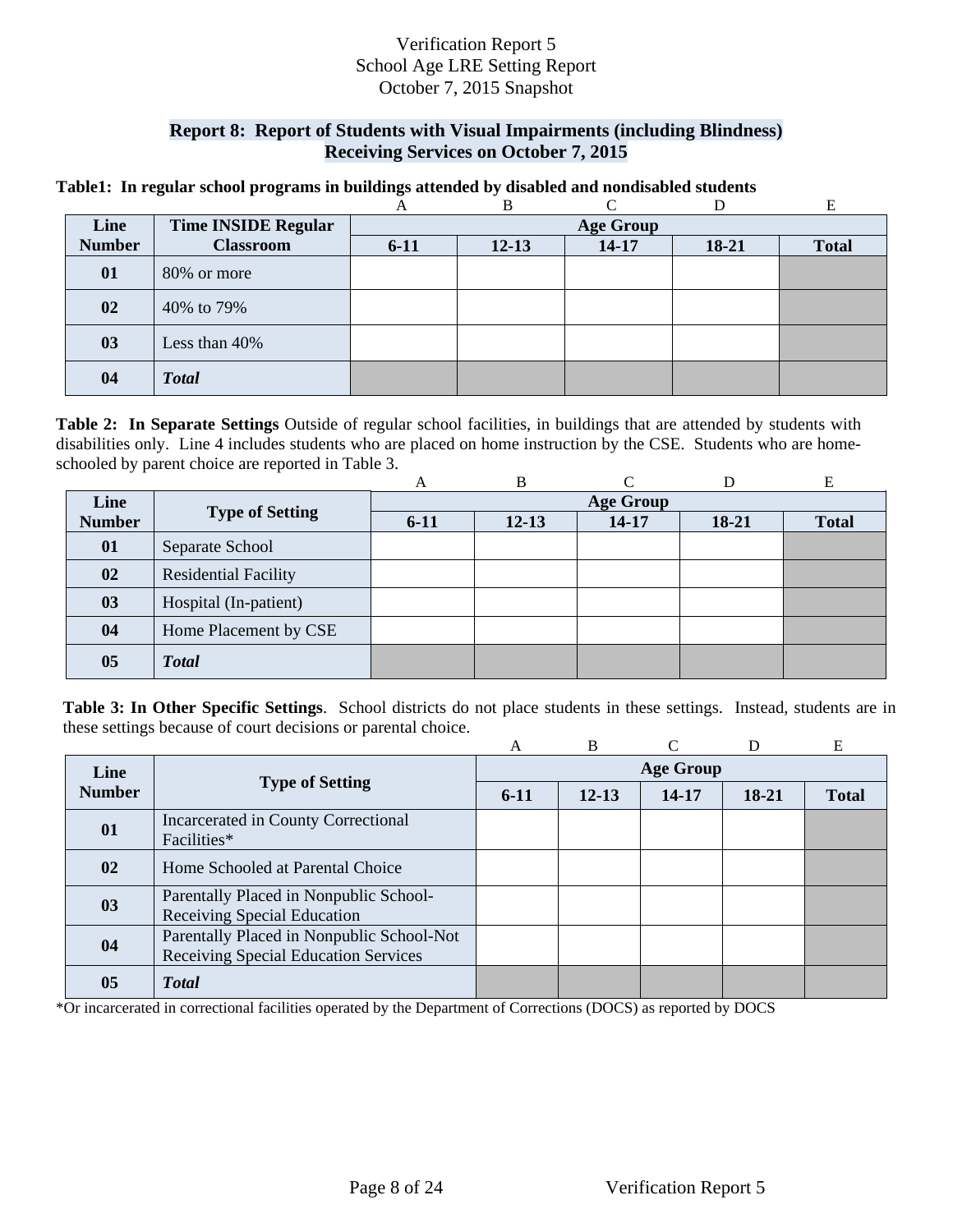#### **Report 9: Report of Students with Orthopedic Impairments Receiving Services on October 7, 2015**

|               |                            |          | B                |       |       |              |  |  |  |
|---------------|----------------------------|----------|------------------|-------|-------|--------------|--|--|--|
| Line          | <b>Time INSIDE Regular</b> |          | <b>Age Group</b> |       |       |              |  |  |  |
| <b>Number</b> | <b>Classroom</b>           | $6 - 11$ | $12 - 13$        | 14-17 | 18-21 | <b>Total</b> |  |  |  |
| 01            | 80% or more                |          |                  |       |       |              |  |  |  |
| 02            | 40% to 79%                 |          |                  |       |       |              |  |  |  |
| 03            | Less than 40%              |          |                  |       |       |              |  |  |  |
| 04            | <b>Total</b>               |          |                  |       |       |              |  |  |  |

#### **Table1: In regular school programs in buildings attended by disabled and nondisabled students**

schooled by parent choice are reported in Table 3.<br>
A B C D E **Table 2: In Separate Settings** Outside of regular school facilities, in buildings that are attended by students with disabilities only. Line 4 includes students who are placed on home instruction by the CSE. Students who are home-

|                |                             | A                | B         |       |         | E            |  |  |
|----------------|-----------------------------|------------------|-----------|-------|---------|--------------|--|--|
| Line           |                             | <b>Age Group</b> |           |       |         |              |  |  |
| <b>Number</b>  | <b>Type of Setting</b>      | $6 - 11$         | $12 - 13$ | 14-17 | $18-21$ | <b>Total</b> |  |  |
| 01             | Separate School             |                  |           |       |         |              |  |  |
| 02             | <b>Residential Facility</b> |                  |           |       |         |              |  |  |
| 03             | Hospital (In-patient)       |                  |           |       |         |              |  |  |
| 04             | Home Placement by CSE       |                  |           |       |         |              |  |  |
| 0 <sub>5</sub> | <b>Total</b>                |                  |           |       |         |              |  |  |

**Table 3: In Other Specific Settings**. School districts do not place students in these settings. Instead, students are in these settings because of court decisions or parental choice.

|               |                                                    | A                | B         |       | D     | E            |  |  |
|---------------|----------------------------------------------------|------------------|-----------|-------|-------|--------------|--|--|
| Line          |                                                    | <b>Age Group</b> |           |       |       |              |  |  |
| <b>Number</b> | <b>Type of Setting</b>                             | $6-11$           | $12 - 13$ | 14-17 | 18-21 | <b>Total</b> |  |  |
| 01            | Incarcerated in County Correctional<br>Facilities* |                  |           |       |       |              |  |  |
|               |                                                    |                  |           |       |       |              |  |  |
| 02            | Home Schooled at Parental Choice                   |                  |           |       |       |              |  |  |
| 03            | Parentally Placed in Nonpublic School-             |                  |           |       |       |              |  |  |
|               | Receiving Special Education                        |                  |           |       |       |              |  |  |
| 04            | Parentally Placed in Nonpublic School-Not          |                  |           |       |       |              |  |  |
|               | Receiving Special Education Services               |                  |           |       |       |              |  |  |
| 05            | <b>T</b> otal                                      |                  |           |       |       |              |  |  |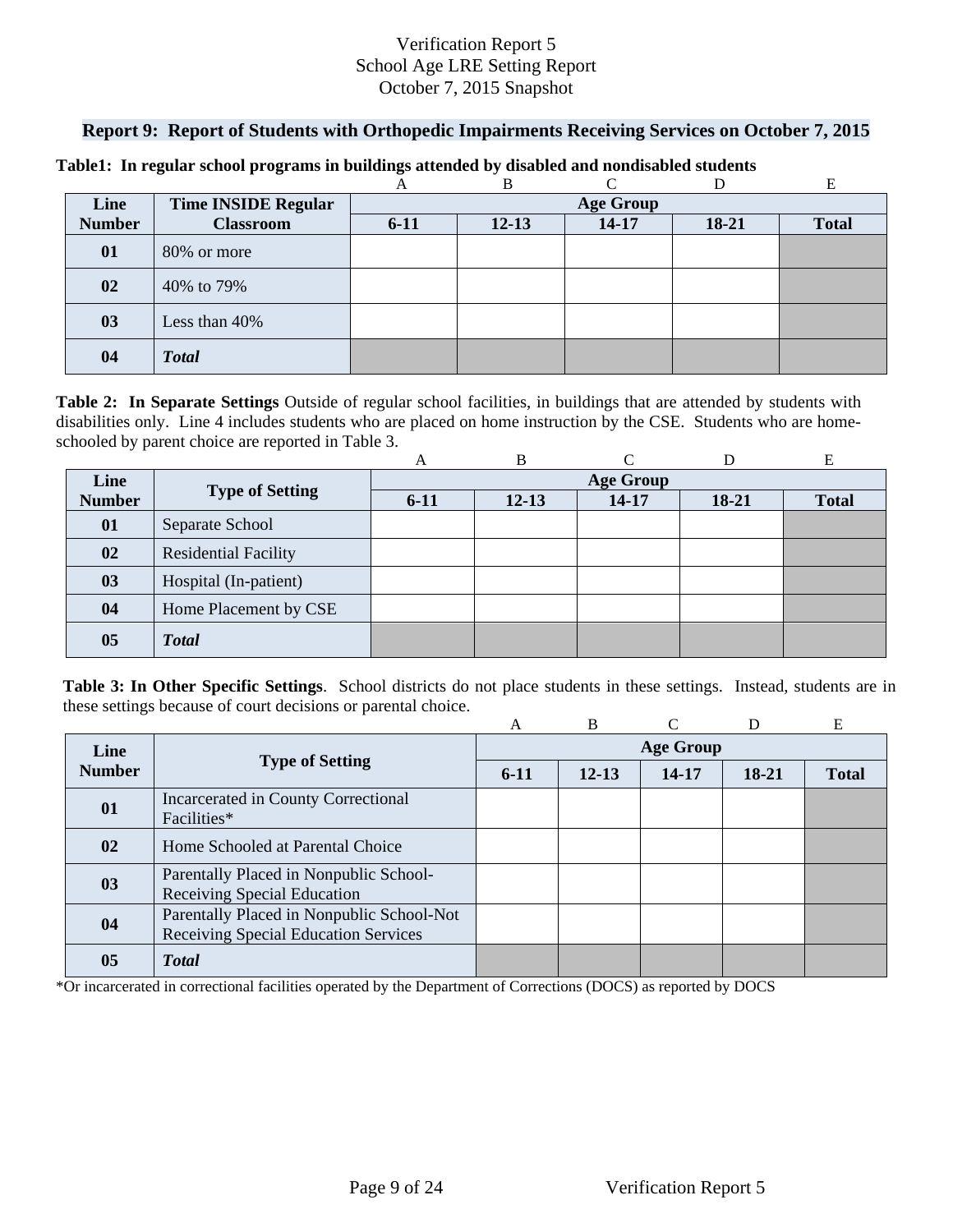### **Report 10: Report of Students with Other Health Impairments Receiving Services on October 7, 2015**

|               |                            |                  | B         | ⌒         |       |              |  |  |
|---------------|----------------------------|------------------|-----------|-----------|-------|--------------|--|--|
| Line          | <b>Time INSIDE Regular</b> | <b>Age Group</b> |           |           |       |              |  |  |
| <b>Number</b> | <b>Classroom</b>           | $6 - 11$         | $12 - 13$ | $14 - 17$ | 18-21 | <b>Total</b> |  |  |
| 01            | 80% or more                |                  |           |           |       |              |  |  |
| 02            | 40% to 79%                 |                  |           |           |       |              |  |  |
| 03            | Less than 40%              |                  |           |           |       |              |  |  |
| 04            | <b>Total</b>               |                  |           |           |       |              |  |  |

#### **Table1: In regular school programs in buildings attended by disabled and nondisabled students**

schooled by parent choice are reported in Table 3.<br>
A B C D E **Table 2: In Separate Settings** Outside of regular school facilities, in buildings that are attended by students with disabilities only. Line 4 includes students who are placed on home instruction by the CSE. Students who are home-

|                |                             | A                | B         |       |         | Е            |  |  |
|----------------|-----------------------------|------------------|-----------|-------|---------|--------------|--|--|
| Line           |                             | <b>Age Group</b> |           |       |         |              |  |  |
| <b>Number</b>  | <b>Type of Setting</b>      | $6-11$           | $12 - 13$ | 14-17 | $18-21$ | <b>Total</b> |  |  |
| 01             | Separate School             |                  |           |       |         |              |  |  |
| 02             | <b>Residential Facility</b> |                  |           |       |         |              |  |  |
| 03             | Hospital (In-patient)       |                  |           |       |         |              |  |  |
| 04             | Home Placement by CSE       |                  |           |       |         |              |  |  |
| 0 <sub>5</sub> | <b>Total</b>                |                  |           |       |         |              |  |  |

**Table 3: In Other Specific Settings**. School districts do not place students in these settings. Instead, students are in these settings because of court decisions or parental choice.

|               |                                                                                   | A                | B         |       | D     | E            |  |  |
|---------------|-----------------------------------------------------------------------------------|------------------|-----------|-------|-------|--------------|--|--|
| Line          |                                                                                   | <b>Age Group</b> |           |       |       |              |  |  |
| <b>Number</b> | <b>Type of Setting</b>                                                            | $6-11$           | $12 - 13$ | 14-17 | 18-21 | <b>Total</b> |  |  |
| 01            | Incarcerated in County Correctional<br>Facilities*                                |                  |           |       |       |              |  |  |
| 02            | Home Schooled at Parental Choice                                                  |                  |           |       |       |              |  |  |
| 03            | Parentally Placed in Nonpublic School-<br>Receiving Special Education             |                  |           |       |       |              |  |  |
| 04            | Parentally Placed in Nonpublic School-Not<br>Receiving Special Education Services |                  |           |       |       |              |  |  |
| 05            | <b>T</b> otal                                                                     |                  |           |       |       |              |  |  |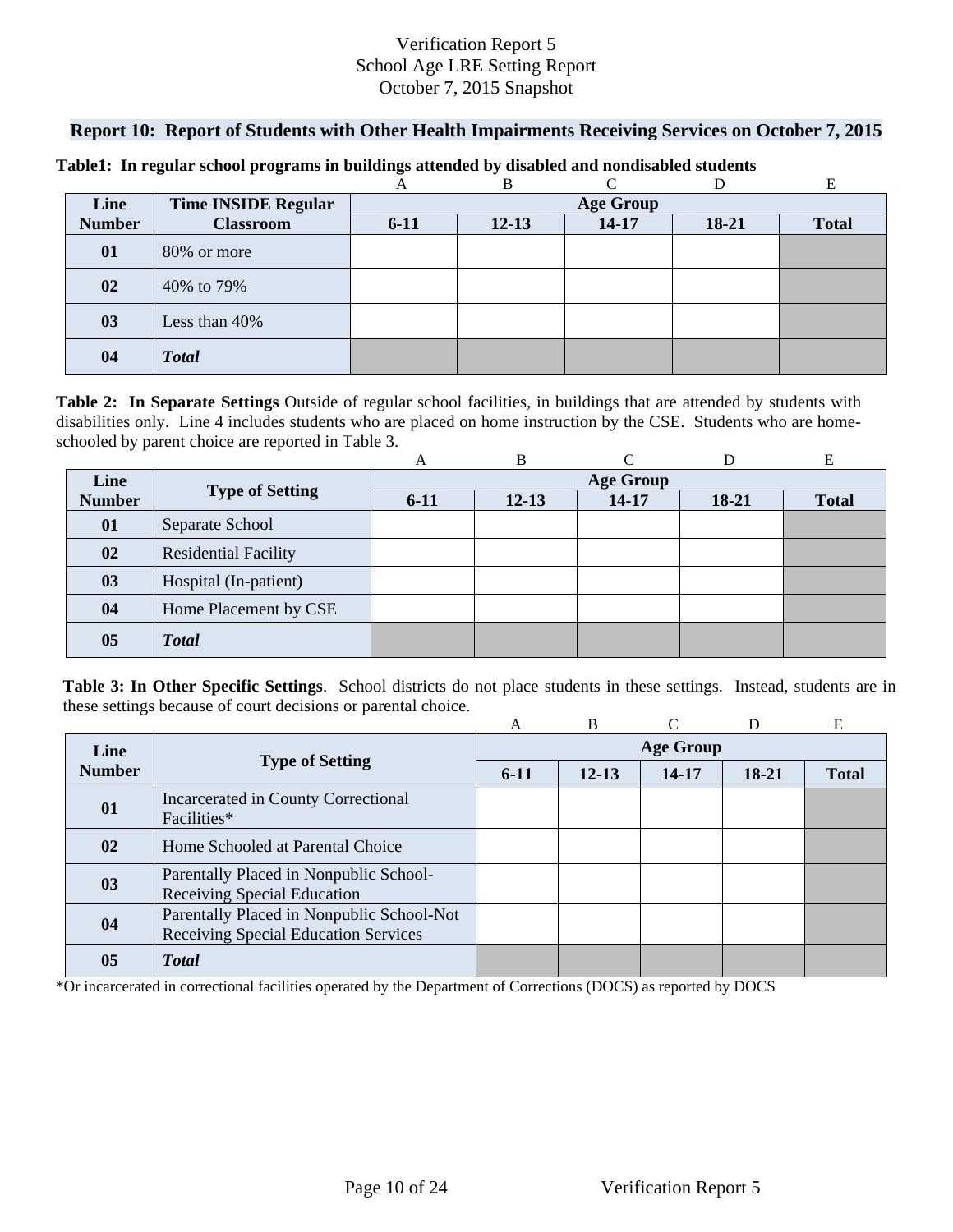# **Report 11: Report of Students with Multiple Disabilities Receiving Services on October 7, 2015**

|               |                            |          | B                | ⌒         |         |              |  |  |  |
|---------------|----------------------------|----------|------------------|-----------|---------|--------------|--|--|--|
| Line          | <b>Time INSIDE Regular</b> |          | <b>Age Group</b> |           |         |              |  |  |  |
| <b>Number</b> | <b>Classroom</b>           | $6 - 11$ | $12 - 13$        | $14 - 17$ | $18-21$ | <b>Total</b> |  |  |  |
| 01            | 80% or more                |          |                  |           |         |              |  |  |  |
| 02            | 40% to 79%                 |          |                  |           |         |              |  |  |  |
| 03            | Less than 40%              |          |                  |           |         |              |  |  |  |
| 04            | <b>Total</b>               |          |                  |           |         |              |  |  |  |

#### **Table1: In regular school programs in buildings attended by disabled and nondisabled students**

schooled by parent choice are reported in Table 3.<br>
A B C D E **Table 2: In Separate Settings** Outside of regular school facilities, in buildings that are attended by students with disabilities only. Line 4 includes students who are placed on home instruction by the CSE. Students who are home-

|               |                             | A        | B         |                  |         | Е            |
|---------------|-----------------------------|----------|-----------|------------------|---------|--------------|
| Line          |                             |          |           | <b>Age Group</b> |         |              |
| <b>Number</b> | <b>Type of Setting</b>      | $6 - 11$ | $12 - 13$ | 14-17            | $18-21$ | <b>Total</b> |
| 01            | Separate School             |          |           |                  |         |              |
| 02            | <b>Residential Facility</b> |          |           |                  |         |              |
| 03            | Hospital (In-patient)       |          |           |                  |         |              |
| 04            | Home Placement by CSE       |          |           |                  |         |              |
| 05            | <b>Total</b>                |          |           |                  |         |              |

**Table 3: In Other Specific Settings**. School districts do not place students in these settings. Instead, students are in these settings because of court decisions or parental choice.

|               |                                                                                   | A                | B         |           |       | E            |  |  |
|---------------|-----------------------------------------------------------------------------------|------------------|-----------|-----------|-------|--------------|--|--|
| Line          |                                                                                   | <b>Age Group</b> |           |           |       |              |  |  |
| <b>Number</b> | <b>Type of Setting</b>                                                            | $6-11$           | $12 - 13$ | $14 - 17$ | 18-21 | <b>Total</b> |  |  |
| 01            | Incarcerated in County Correctional<br>Facilities*                                |                  |           |           |       |              |  |  |
| 02            | Home Schooled at Parental Choice                                                  |                  |           |           |       |              |  |  |
| 03            | Parentally Placed in Nonpublic School-<br>Receiving Special Education             |                  |           |           |       |              |  |  |
| 04            | Parentally Placed in Nonpublic School-Not<br>Receiving Special Education Services |                  |           |           |       |              |  |  |
| 05            | <b>T</b> otal                                                                     |                  |           |           |       |              |  |  |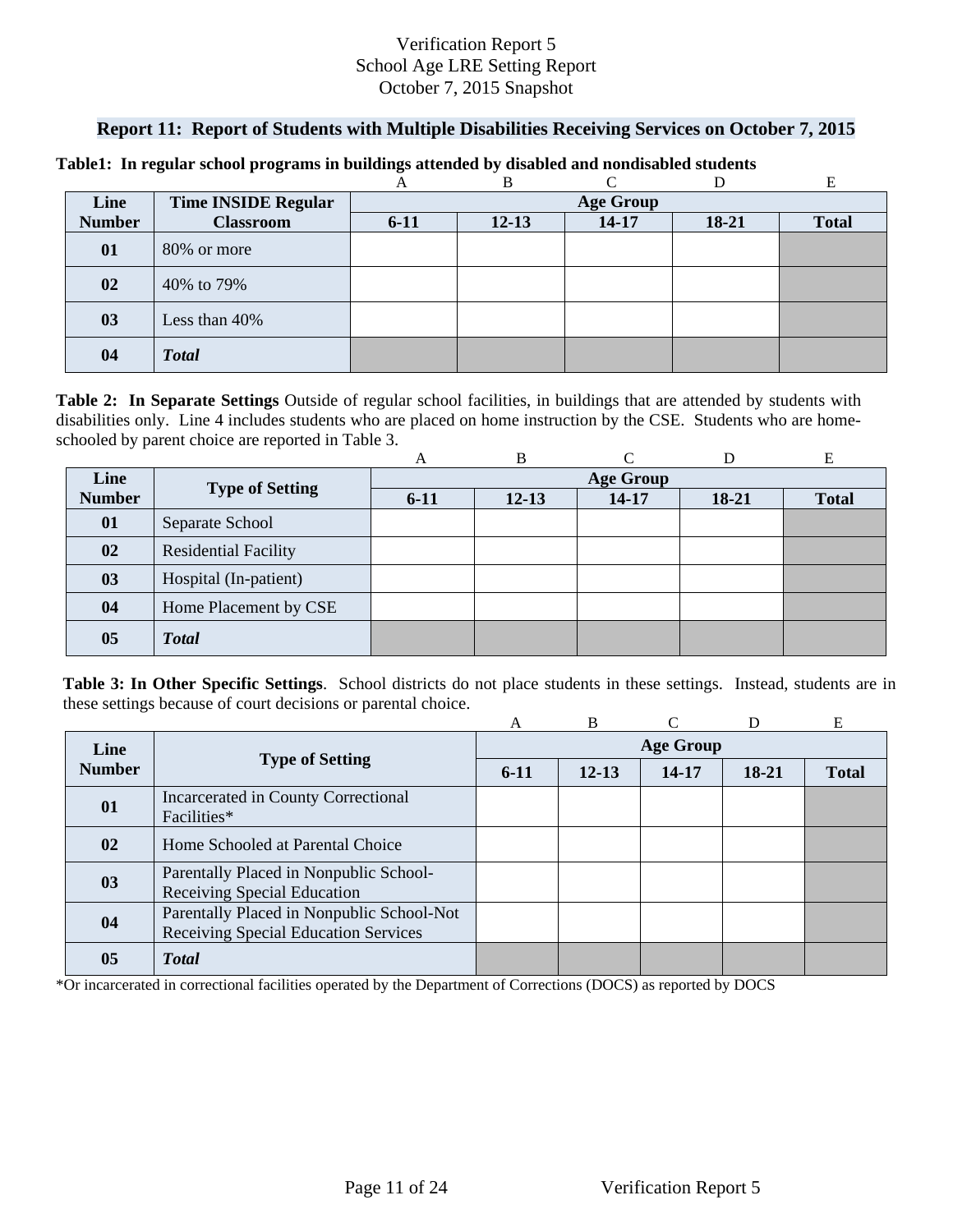# **Report 12: Report of Students with Deaf - Blindness Receiving Services on October 7, 2015**

|               |                            |          | B                |           |         |              |  |  |  |
|---------------|----------------------------|----------|------------------|-----------|---------|--------------|--|--|--|
| Line          | <b>Time INSIDE Regular</b> |          | <b>Age Group</b> |           |         |              |  |  |  |
| <b>Number</b> | <b>Classroom</b>           | $6 - 11$ | $12 - 13$        | $14 - 17$ | $18-21$ | <b>Total</b> |  |  |  |
| 01            | 80% or more                |          |                  |           |         |              |  |  |  |
| 02            | 40% to 79%                 |          |                  |           |         |              |  |  |  |
| 03            | Less than 40%              |          |                  |           |         |              |  |  |  |
| 04            | <b>Total</b>               |          |                  |           |         |              |  |  |  |

#### **Table1: In regular school programs in buildings attended by disabled and nondisabled students**

schooled by parent choice are reported in Table 3.<br>
A B C D E **Table 2: In Separate Settings** Outside of regular school facilities, in buildings that are attended by students with disabilities only. Line 4 includes students who are placed on home instruction by the CSE. Students who are home-

|               |                             | A        | B         |                  |         | Е            |
|---------------|-----------------------------|----------|-----------|------------------|---------|--------------|
| Line          |                             |          |           | <b>Age Group</b> |         |              |
| <b>Number</b> | <b>Type of Setting</b>      | $6 - 11$ | $12 - 13$ | 14-17            | $18-21$ | <b>Total</b> |
| 01            | Separate School             |          |           |                  |         |              |
| 02            | <b>Residential Facility</b> |          |           |                  |         |              |
| 03            | Hospital (In-patient)       |          |           |                  |         |              |
| 04            | Home Placement by CSE       |          |           |                  |         |              |
| 05            | <b>Total</b>                |          |           |                  |         |              |

**Table 3: In Other Specific Settings**. School districts do not place students in these settings. Instead, students are in these settings because of court decisions or parental choice.

|               |                                                                                   | A                | B         |       |       | E            |  |  |
|---------------|-----------------------------------------------------------------------------------|------------------|-----------|-------|-------|--------------|--|--|
| Line          |                                                                                   | <b>Age Group</b> |           |       |       |              |  |  |
| <b>Number</b> | <b>Type of Setting</b>                                                            | $6-11$           | $12 - 13$ | 14-17 | 18-21 | <b>Total</b> |  |  |
| 01            | Incarcerated in County Correctional<br>Facilities*                                |                  |           |       |       |              |  |  |
| 02            | Home Schooled at Parental Choice                                                  |                  |           |       |       |              |  |  |
| 03            | Parentally Placed in Nonpublic School-<br><b>Receiving Special Education</b>      |                  |           |       |       |              |  |  |
| 04            | Parentally Placed in Nonpublic School-Not<br>Receiving Special Education Services |                  |           |       |       |              |  |  |
| 05            | <b>Total</b>                                                                      |                  |           |       |       |              |  |  |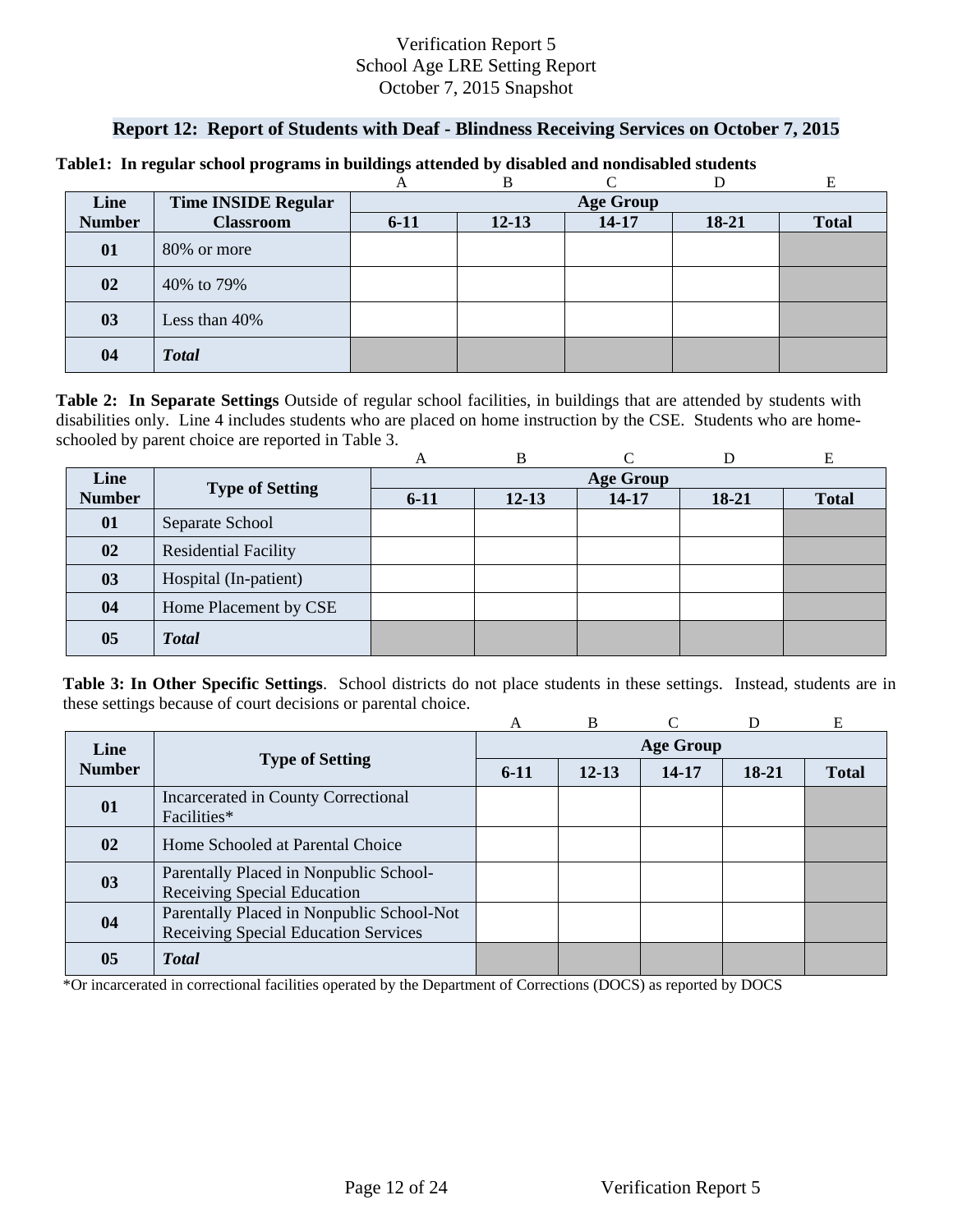## **Report 13: Report of Students with Traumatic Brain Injury Receiving Services on October 7, 2015**

|               |                            |          | B         | $\sqrt{ }$       |       |              |
|---------------|----------------------------|----------|-----------|------------------|-------|--------------|
| Line          | <b>Time INSIDE Regular</b> |          |           | <b>Age Group</b> |       |              |
| <b>Number</b> | <b>Classroom</b>           | $6 - 11$ | $12 - 13$ | $14 - 17$        | 18-21 | <b>Total</b> |
| 01            | 80% or more                |          |           |                  |       |              |
| 02            | 40% to 79%                 |          |           |                  |       |              |
| 03            | Less than 40%              |          |           |                  |       |              |
| 04            | <b>Total</b>               |          |           |                  |       |              |

#### **Table1: In regular school programs in buildings attended by disabled and nondisabled students**

schooled by parent choice are reported in Table 3.<br>
A B C D E **Table 2: In Separate Settings** Outside of regular school facilities, in buildings that are attended by students with disabilities only. Line 4 includes students who are placed on home instruction by the CSE. Students who are home-

|                |                             | A        | B         |                  |         | E            |
|----------------|-----------------------------|----------|-----------|------------------|---------|--------------|
| Line           |                             |          |           | <b>Age Group</b> |         |              |
| <b>Number</b>  | <b>Type of Setting</b>      | $6 - 11$ | $12 - 13$ | 14-17            | $18-21$ | <b>Total</b> |
| 01             | Separate School             |          |           |                  |         |              |
| 02             | <b>Residential Facility</b> |          |           |                  |         |              |
| 03             | Hospital (In-patient)       |          |           |                  |         |              |
| 04             | Home Placement by CSE       |          |           |                  |         |              |
| 0 <sub>5</sub> | <b>Total</b>                |          |           |                  |         |              |

**Table 3: In Other Specific Settings**. School districts do not place students in these settings. Instead, students are in these settings because of court decisions or parental choice.

|               |                                                                                   | A                | B         |       | D     | E            |  |  |  |  |  |
|---------------|-----------------------------------------------------------------------------------|------------------|-----------|-------|-------|--------------|--|--|--|--|--|
| Line          |                                                                                   | <b>Age Group</b> |           |       |       |              |  |  |  |  |  |
| <b>Number</b> | <b>Type of Setting</b>                                                            | $6-11$           | $12 - 13$ | 14-17 | 18-21 | <b>Total</b> |  |  |  |  |  |
| 01            | Incarcerated in County Correctional<br>Facilities*                                |                  |           |       |       |              |  |  |  |  |  |
| 02            | Home Schooled at Parental Choice                                                  |                  |           |       |       |              |  |  |  |  |  |
| 03            | Parentally Placed in Nonpublic School-<br>Receiving Special Education             |                  |           |       |       |              |  |  |  |  |  |
| 04            | Parentally Placed in Nonpublic School-Not<br>Receiving Special Education Services |                  |           |       |       |              |  |  |  |  |  |
| 05            | <b>T</b> otal                                                                     |                  |           |       |       |              |  |  |  |  |  |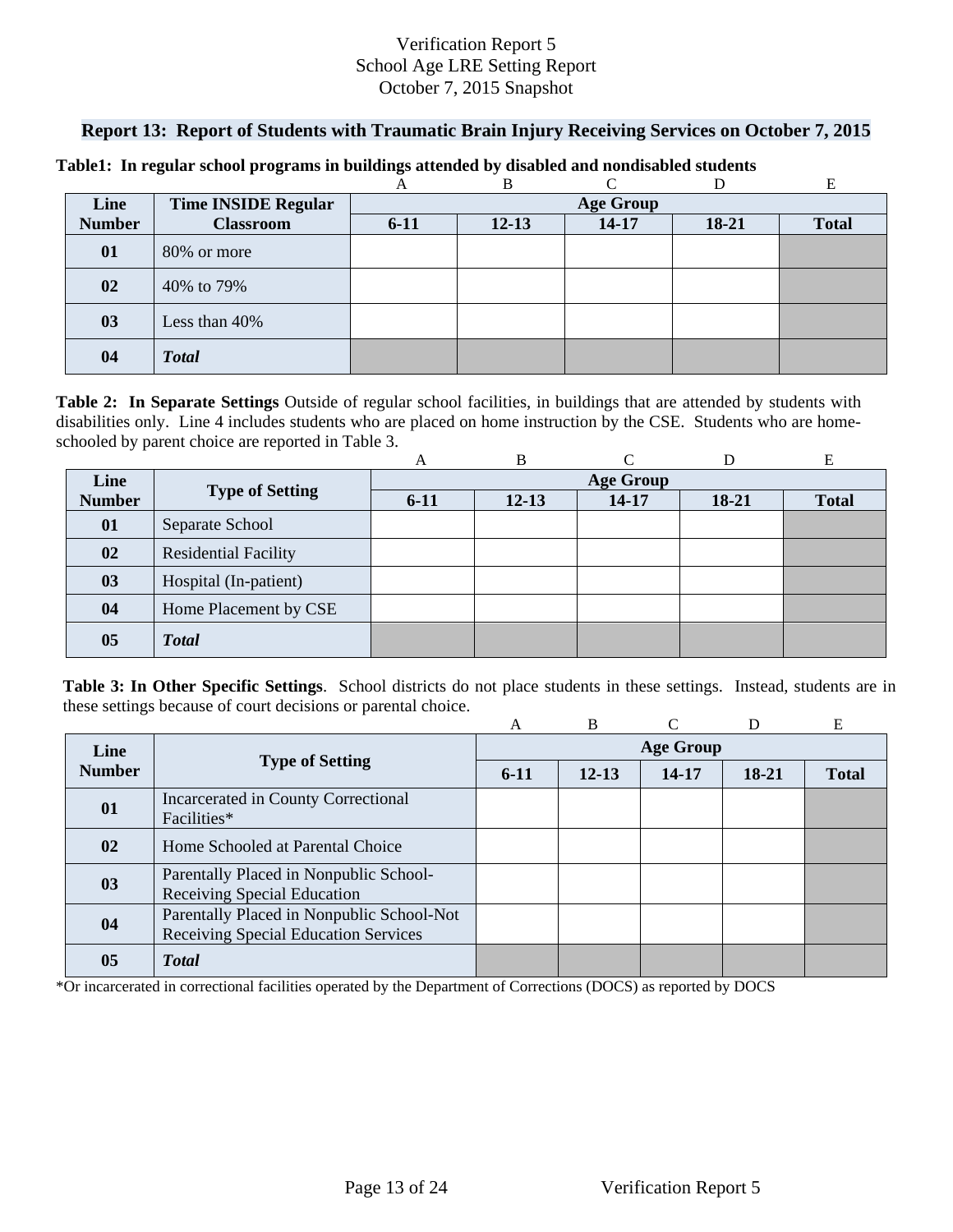## **Report 14A: Report of School-Age Students with Disabilities Ages 4-5 Receiving Services on October 7, 2015**

# **Least Restrictive Environment (LRE) Setting for Students with Disabilities, Ages 4-5, who Receive SCHOOL-AGE Special Education and Related Services (codes ESA01 through ESA12) by Disability**

|                       |                                                                                                                                                                                                                                                     |        |                              |                            |                         |                 |                           | <b>Disability</b>                |                        |                          |                                   |                              |                |                               |       |
|-----------------------|-----------------------------------------------------------------------------------------------------------------------------------------------------------------------------------------------------------------------------------------------------|--------|------------------------------|----------------------------|-------------------------|-----------------|---------------------------|----------------------------------|------------------------|--------------------------|-----------------------------------|------------------------------|----------------|-------------------------------|-------|
| Line<br><b>Number</b> | <b>Educational Environment</b>                                                                                                                                                                                                                      | Autism | <b>Emotional Disturbance</b> | <b>Learning Disability</b> | Intellectual Disability | <b>Deafness</b> | <b>Hearing Impairment</b> | Speech or Language<br>Impairment | ∗<br>Visual Impairment | Impairment<br>Orthopedic | <b>Other Health</b><br>Impairment | <b>Multiple Disabilities</b> | Deaf-Blindness | <b>Traumatic Brain Injury</b> | Total |
| $\mathbf{1}$          | Parentally placed in a nonpublic elementary school and receiving<br>majority of hours of special education and related services in the<br>regular classroom.                                                                                        |        |                              |                            |                         |                 |                           |                                  |                        |                          |                                   |                              |                |                               |       |
| $\overline{2}$        | Parentally placed in a nonpublic elementary school and receiving<br>majority of hours of special education and related services in some<br>other location.                                                                                          |        |                              |                            |                         |                 |                           |                                  |                        |                          |                                   |                              |                |                               |       |
| $\mathbf{3}$          | Parentally placed in a nonpublic elementary school and NOT<br>receiving publicly funded special education and related services                                                                                                                      |        |                              |                            |                         |                 |                           |                                  |                        |                          |                                   |                              |                |                               |       |
|                       | Attending a kindergarten, 1 <sup>st</sup> grade or other regular early<br>childhood program for 10 or more hours a week and receiving<br>the majority of hours of special education and related services in<br>the regular early childhood program. |        |                              |                            |                         |                 |                           |                                  |                        |                          |                                   |                              |                |                               |       |
| 5                     | Attending a kindergarten, 1 <sup>st</sup> grade or other regular early<br>childhood program for 10 or more hours a week and receiving<br>the majority of hours of special education and related services in<br>some other location.                 |        |                              |                            |                         |                 |                           |                                  |                        |                          |                                   |                              |                |                               |       |
| 6                     | Attending a kindergarten, 1 <sup>st</sup> grade or other regular early<br>childhood program for less than 10 hours a week and receiving<br>the majority of hours of special education and related in the<br>regular early childhood program.        |        |                              |                            |                         |                 |                           |                                  |                        |                          |                                   |                              |                |                               |       |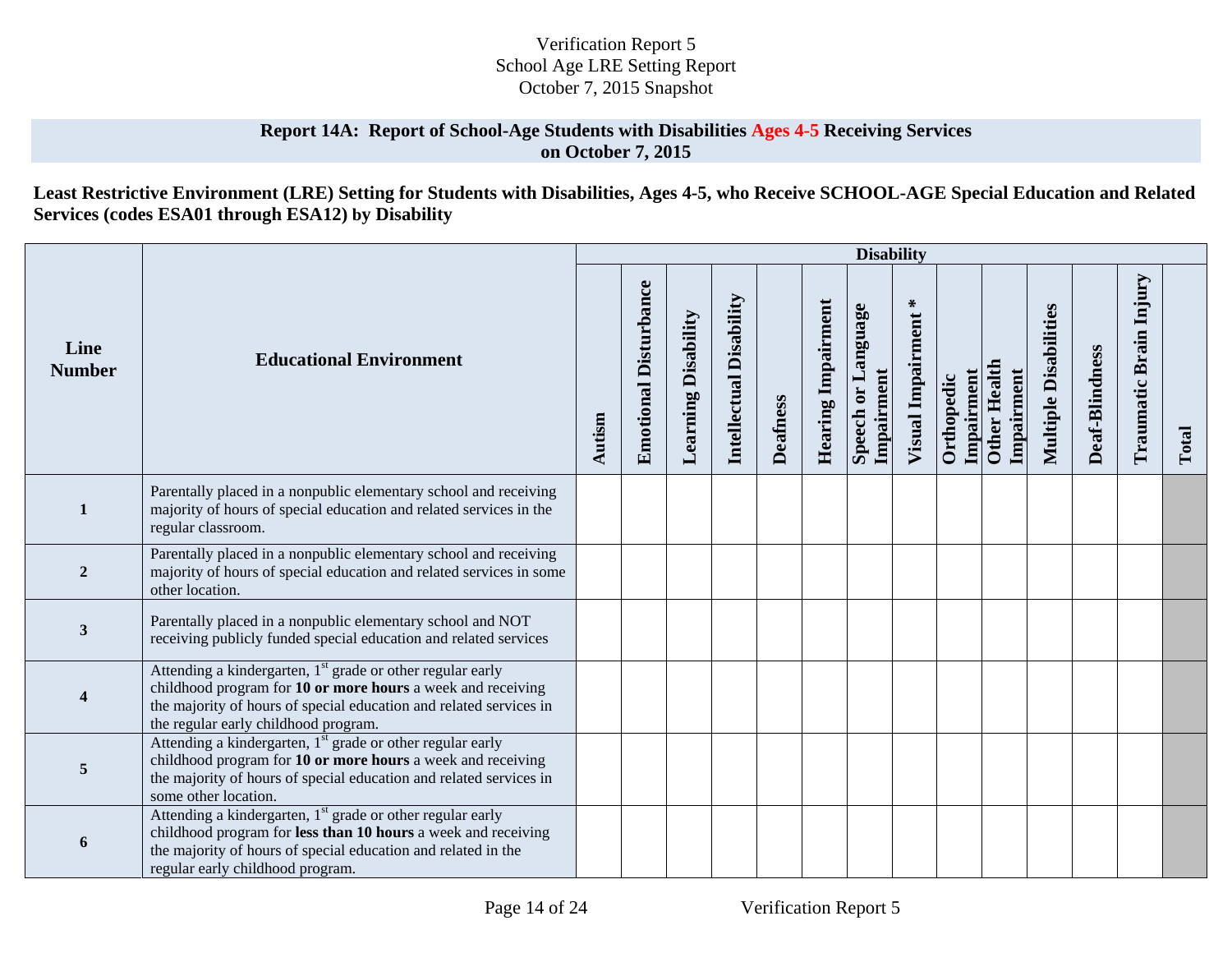|           | Attending a kindergarten, 1 <sup>st</sup> grade or other regular early<br>childhood program for less than 10 hours a week and receiving<br>the majority of hours of special education and related services in<br>some other location |  |  |  |  |  |  |  |
|-----------|--------------------------------------------------------------------------------------------------------------------------------------------------------------------------------------------------------------------------------------|--|--|--|--|--|--|--|
| 8         | Separate Class                                                                                                                                                                                                                       |  |  |  |  |  |  |  |
|           | Separate School                                                                                                                                                                                                                      |  |  |  |  |  |  |  |
| <b>10</b> | <b>Residential Facility</b>                                                                                                                                                                                                          |  |  |  |  |  |  |  |
| 11        | Home                                                                                                                                                                                                                                 |  |  |  |  |  |  |  |
| 12        | Service Provider Location or some other location that is not in<br>any other code                                                                                                                                                    |  |  |  |  |  |  |  |
| 13        | <b>Total</b>                                                                                                                                                                                                                         |  |  |  |  |  |  |  |

\*Visual Impairment includes Blindness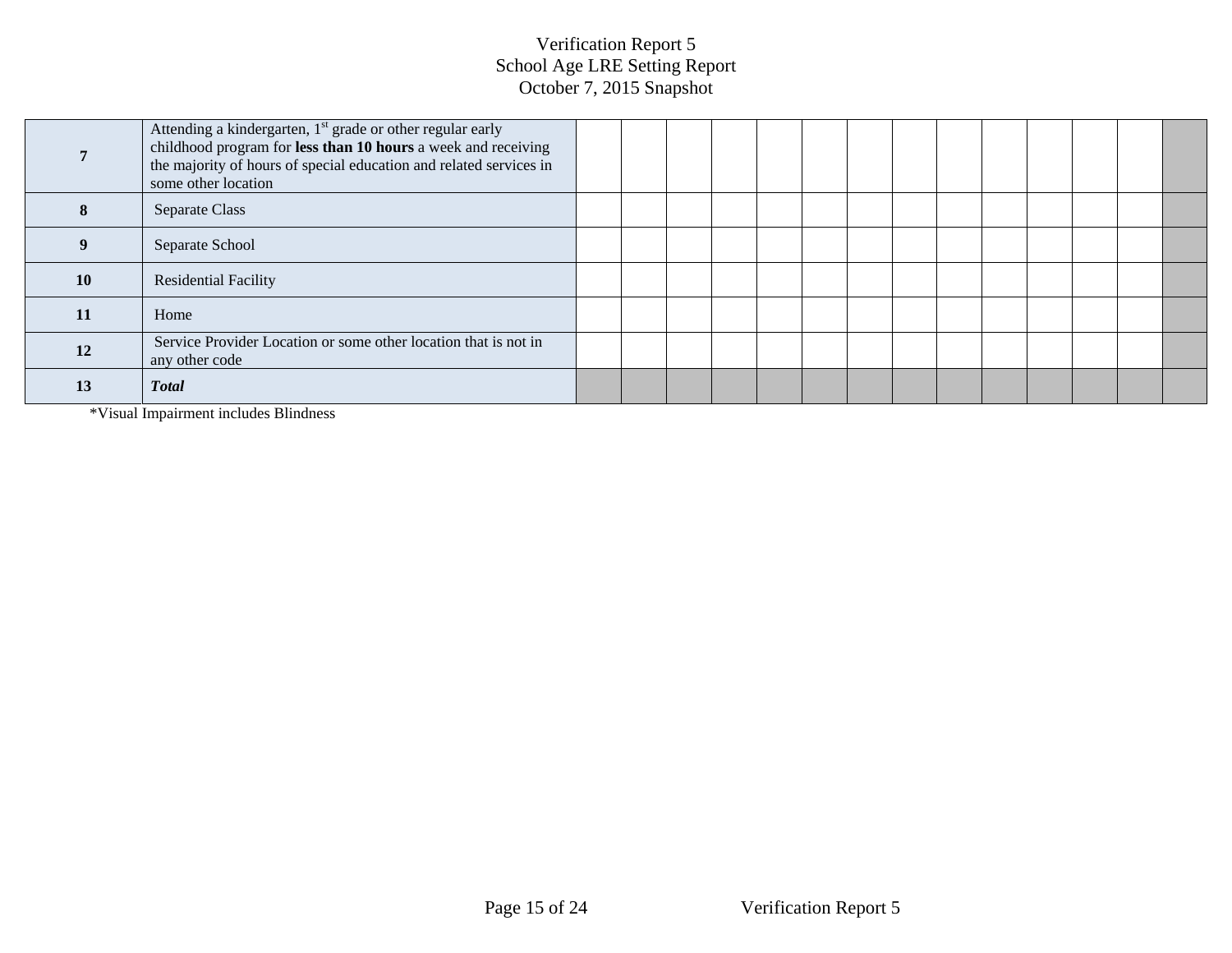#### *Report 14B: Report of All Students with Disabilities Receiving Services on October 7, 2015 - Ages 6-21*

The three sections below aggregate the data reported in Reports 1 to 13 to facilitate State and local data verification procedures. Completing these two tables will facilitate the reporting of race/ethnicity, gender, and limited English proficiency, data in Reports 15A and 15B, 16A, 16B, 17A, and 17B.

#### **Table1: In regular school programs in buildings attended by disabled and nondisabled students**

|               |                                    | A        | B         | $\Gamma$         | D     | E            | F                       | G                                |
|---------------|------------------------------------|----------|-----------|------------------|-------|--------------|-------------------------|----------------------------------|
| Line          | <b>Time INSIDE</b>                 |          |           | <b>Age Group</b> |       |              |                         |                                  |
| <b>Number</b> | <b>Regular</b><br><b>Classroom</b> | $6 - 11$ | $12 - 13$ | 14-17            | 18-21 | <b>Total</b> | <b>Total</b><br>10/1/14 | <b>Reasonability</b><br>Check ** |
| 01            | 80% or more                        |          |           |                  |       |              |                         |                                  |
| 02            | 40% to 79%                         |          |           |                  |       |              |                         |                                  |
| 03            | Less than $40\%$                   |          |           |                  |       |              |                         |                                  |
| 04            | <b>Total</b>                       |          |           |                  |       |              |                         |                                  |

schooled by parent choice are reported in Table 3.<br>
A B C D E F G **Table 2: In Separate Settings** Outside of regular school facilities, in buildings that are attended by students with disabilities only. Line 4 includes students who are placed on home instruction by the CSE. Students who are home-

|               |                             | А        | B         | $\curvearrowright$ | D     | Е            | F            | G                    |
|---------------|-----------------------------|----------|-----------|--------------------|-------|--------------|--------------|----------------------|
| Line          |                             |          |           | <b>Age Group</b>   |       |              | <b>Total</b> | <b>Reasonability</b> |
| <b>Number</b> | <b>Type of Setting</b>      | $6 - 11$ | $12 - 13$ | 14-17              | 18-21 | <b>Total</b> | 10/1/14      | Check **             |
| 01            | Separate School             |          |           |                    |       |              |              |                      |
| 02            | <b>Residential Facility</b> |          |           |                    |       |              |              |                      |
| 03            | Hospital (In-patient)       |          |           |                    |       |              |              |                      |
| 04            | Home Placement by           |          |           |                    |       |              |              |                      |
|               | <b>CSE</b>                  |          |           |                    |       |              |              |                      |
| 05            | <b>Total</b>                |          |           |                    |       |              |              |                      |

**Table 3: In Other Specific Settings**. School districts do not place students in these settings. Instead, students are in these settings because of court decisions or parental choice.

|               |                                                                                                    | A      | B         | $\mathcal{C}$    | D     | E            | F            | G                    |
|---------------|----------------------------------------------------------------------------------------------------|--------|-----------|------------------|-------|--------------|--------------|----------------------|
| Line          |                                                                                                    |        |           | <b>Age Group</b> |       |              | <b>Total</b> | <b>Reasonability</b> |
| <b>Number</b> | <b>Type of Setting</b>                                                                             | $6-11$ | $12 - 13$ | 14-17            | 18-21 | <b>Total</b> | 10/1/14      | Check **             |
| 01            | Incarcerated in County Correctional<br>Facilities*                                                 |        |           |                  |       |              |              |                      |
| 02            | Home Schooled at Parental Choice                                                                   |        |           |                  |       |              |              |                      |
| 03            | Parentally Placed in Nonpublic<br>School-Receiving Special Education                               |        |           |                  |       |              |              |                      |
| 04            | Parentally Placed in Nonpublic<br><b>School-Not Receiving Special</b><br><b>Education Services</b> |        |           |                  |       |              |              |                      |
| 05            | <b>Total</b>                                                                                       |        |           |                  |       |              |              |                      |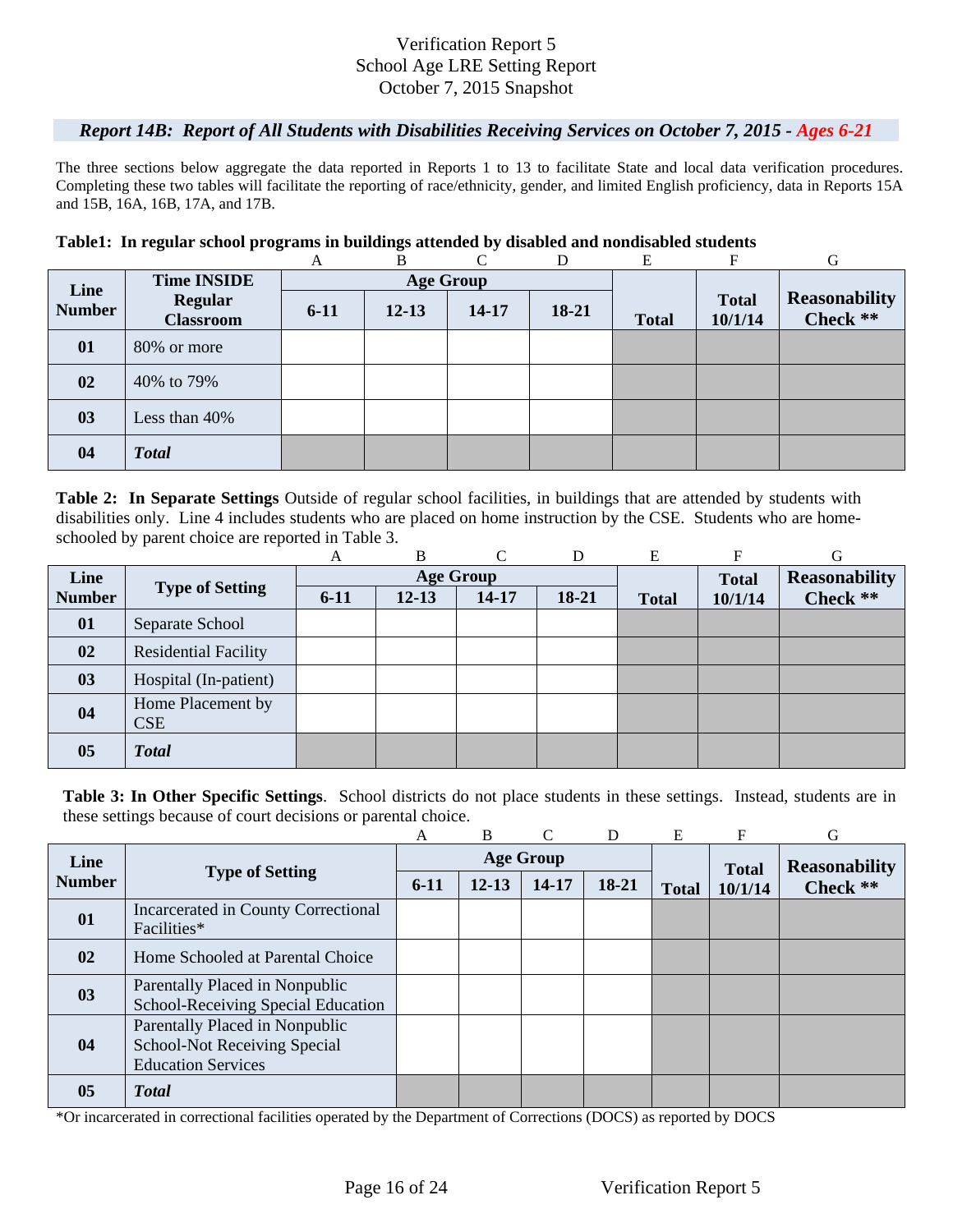*Report 15A: Report of All School-Age Students with Disabilities Receiving Services on October 7, 2015, According to Race/Ethnicity Category and Type of Placement – Ages 4-5* 

This report contains all students in Report 14 A (age group 4-5) by race/ethnicity.

|                       |                                                                                                                                                                                                                                                  | A                     |                                                                                           | $\mathbf C$                                                              | D                                                                               |                                                                                                           |                                                           | G                                              |              |
|-----------------------|--------------------------------------------------------------------------------------------------------------------------------------------------------------------------------------------------------------------------------------------------|-----------------------|-------------------------------------------------------------------------------------------|--------------------------------------------------------------------------|---------------------------------------------------------------------------------|-----------------------------------------------------------------------------------------------------------|-----------------------------------------------------------|------------------------------------------------|--------------|
|                       |                                                                                                                                                                                                                                                  |                       |                                                                                           |                                                                          | Race/Ethnicity of School-Age Students Ages 4-5                                  |                                                                                                           |                                                           |                                                | Ħ            |
| Line<br><b>Number</b> | <b>Type of Setting</b>                                                                                                                                                                                                                           | Hispanic<br>or Latino | American<br>Indian or<br>Alaska<br><b>Native</b><br>(Not of<br><b>Hispanic</b><br>Origin) | Asian or<br>Pacific<br><b>Islander</b><br>(Not of<br>Hispanic<br>Origin) | <b>Black or</b><br>African<br>American<br>(Not of<br><b>Hispanic</b><br>Origin) | <b>Native</b><br>Hawaiia<br>n or<br>Other<br>Pacific<br><b>Islander</b><br>(Not of<br>Hispanic<br>Origin) | Two or<br>More<br>Races<br>(Not of<br>Hispanic<br>Origin) | White<br>(Not of<br><b>Hispanic</b><br>Origin) | <b>Total</b> |
| 01                    | Parentally placed in a nonpublic elementary school and receiving majority of<br>hours of special education and related services in the regular classroom.                                                                                        |                       |                                                                                           |                                                                          |                                                                                 |                                                                                                           |                                                           |                                                |              |
| 02                    | Parentally placed in a nonpublic elementary school and receiving majority of<br>hours of special education and related services in some other location.                                                                                          |                       |                                                                                           |                                                                          |                                                                                 |                                                                                                           |                                                           |                                                |              |
| 0 <sub>3</sub>        | Parentally placed in a nonpublic elementary school and NOT receiving<br>publicly funded special education and related services                                                                                                                   |                       |                                                                                           |                                                                          |                                                                                 |                                                                                                           |                                                           |                                                |              |
| 04                    | Attending a kindergarten, 1 <sup>st</sup> grade or other regular early childhood program<br>for 10 or more hours a week and receiving the majority of hours of special<br>education and related services in the regular early childhood program. |                       |                                                                                           |                                                                          |                                                                                 |                                                                                                           |                                                           |                                                |              |
| 05                    | Attending a kindergarten, 1 <sup>st</sup> grade or other regular early childhood program<br>for 10 or more hours a week and receiving the majority of hours of special<br>education and related services in some other location.                 |                       |                                                                                           |                                                                          |                                                                                 |                                                                                                           |                                                           |                                                |              |
| 06                    | Attending a kindergarten, 1 <sup>st</sup> grade or other regular early childhood program<br>for less than 10 hours a week and receiving the majority of hours of special<br>education and related in the regular early childhood program.        |                       |                                                                                           |                                                                          |                                                                                 |                                                                                                           |                                                           |                                                |              |
| 07                    | Attending a kindergarten, 1 <sup>st</sup> grade or other regular early childhood program<br>for less than 10 hours a week and receiving the majority of hours of special<br>education and related services in some other location                |                       |                                                                                           |                                                                          |                                                                                 |                                                                                                           |                                                           |                                                |              |
| 08                    | Separate Class                                                                                                                                                                                                                                   |                       |                                                                                           |                                                                          |                                                                                 |                                                                                                           |                                                           |                                                |              |
| 09                    | Separate School                                                                                                                                                                                                                                  |                       |                                                                                           |                                                                          |                                                                                 |                                                                                                           |                                                           |                                                |              |
| 10                    | <b>Residential Facility</b>                                                                                                                                                                                                                      |                       |                                                                                           |                                                                          |                                                                                 |                                                                                                           |                                                           |                                                |              |
| 11                    | Home                                                                                                                                                                                                                                             |                       |                                                                                           |                                                                          |                                                                                 |                                                                                                           |                                                           |                                                |              |
| 12                    | Service Provider Location or some other location that is not in any other<br>code                                                                                                                                                                |                       |                                                                                           |                                                                          |                                                                                 |                                                                                                           |                                                           |                                                |              |
| 13                    | <b>Total</b>                                                                                                                                                                                                                                     |                       |                                                                                           |                                                                          |                                                                                 |                                                                                                           |                                                           |                                                |              |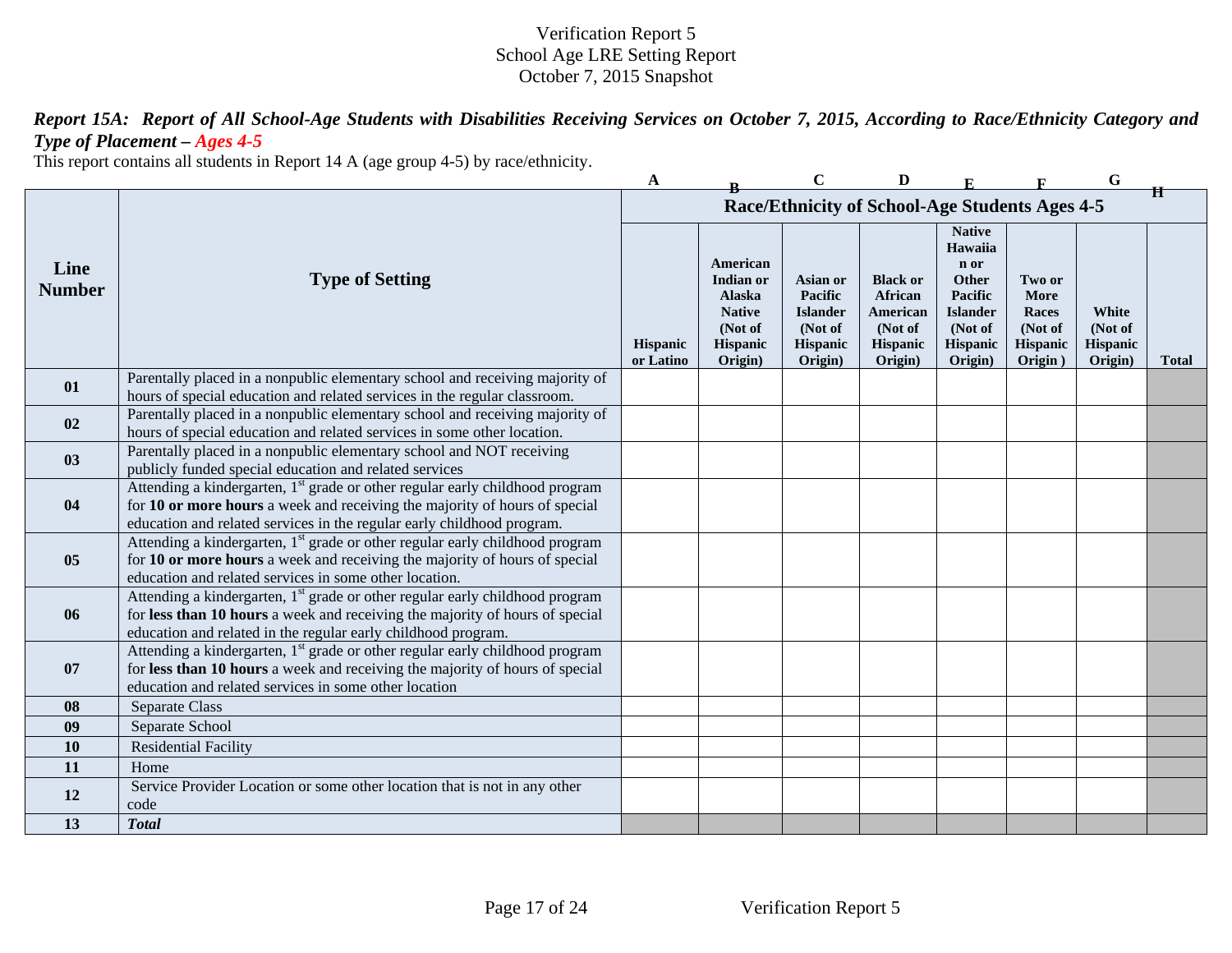#### *Report 15B: Report of All School-Age Students with Disabilities Receiving Services on October 7, 2015, According to Race/Ethnicity Category and Type of Placement – Ages 6-21*

# **Table 1: In regular school programs in buildings attended by disabled and nondisabled students**

|                       | A                      |                              |                                                                               | D                                                                              |                                                                         | G                                                                                                 |                                                            |                                             |              |
|-----------------------|------------------------|------------------------------|-------------------------------------------------------------------------------|--------------------------------------------------------------------------------|-------------------------------------------------------------------------|---------------------------------------------------------------------------------------------------|------------------------------------------------------------|---------------------------------------------|--------------|
|                       |                        |                              |                                                                               |                                                                                | Race/Ethnicity of School-Age Students Ages 6-21                         |                                                                                                   |                                                            |                                             |              |
| Line<br><b>Number</b> | <b>Type of Setting</b> | <b>Hispanic or</b><br>Latino | <b>American Indian or</b><br><b>Alaska Native (Not</b><br>of Hispanic Origin) | <b>Asian or Pacific</b><br><b>Islander</b> (Not of<br><b>Hispanic Origin</b> ) | <b>Black or African</b><br>American (Not of<br><b>Hispanic Origin</b> ) | <b>Native Hawaiian or</b><br><b>Other Pacific</b><br>Islander (Not of<br><b>Hispanic Origin</b> ) | Two or More<br>Races (Not of<br><b>Hispanic</b><br>Origin) | <b>White (Not</b><br>of Hispanic<br>Origin) | <b>Total</b> |
| 01                    | 80% or more            |                              |                                                                               |                                                                                |                                                                         |                                                                                                   |                                                            |                                             |              |
| 02                    | 40% to 79%             |                              |                                                                               |                                                                                |                                                                         |                                                                                                   |                                                            |                                             |              |
| 03                    | Less than 40%          |                              |                                                                               |                                                                                |                                                                         |                                                                                                   |                                                            |                                             |              |
| 04                    | <b>Total</b>           |                              |                                                                               |                                                                                |                                                                         |                                                                                                   |                                                            |                                             |              |

**Table 2: In Separate Settings** Outside of regular school facilities, in buildings that are attended by students with disabilities only. Line 4 includes students who are placed on home instruction by the CSE. Students who are home-schooled by parent choice are reported in Table 3.

|                       |                             |                              | $\mathbf C$                                                                     |                                                                                 |                                                                                 | н                                                                                                 |                                                                   |                                      |       |
|-----------------------|-----------------------------|------------------------------|---------------------------------------------------------------------------------|---------------------------------------------------------------------------------|---------------------------------------------------------------------------------|---------------------------------------------------------------------------------------------------|-------------------------------------------------------------------|--------------------------------------|-------|
|                       |                             |                              |                                                                                 |                                                                                 |                                                                                 | Race/Ethnicity of School-Age Students Ages 6-21                                                   |                                                                   |                                      |       |
| Line<br><b>Number</b> | <b>Type of Setting</b>      | <b>Hispanic or</b><br>Latino | American<br>Indian or<br><b>Alaska Native</b><br>(Not of<br>Hispanic<br>Origin) | Asian or<br>Pacific<br><b>Islander</b><br>(Not of<br><b>Hispanic</b><br>Origin) | <b>Black or</b><br>African<br>American<br>(Not of<br><b>Hispanic</b><br>Origin) | Native Hawaiian or<br><b>Other Pacific</b><br><b>Islander</b> (Not of<br><b>Hispanic Origin</b> ) | <b>Two or More</b><br>Races (Not of<br><b>Hispanic</b><br>Origin) | White (Not<br>of Hispanic<br>Origin) | Total |
| 01                    | Separate School             |                              |                                                                                 |                                                                                 |                                                                                 |                                                                                                   |                                                                   |                                      |       |
| 02                    | <b>Residential Facility</b> |                              |                                                                                 |                                                                                 |                                                                                 |                                                                                                   |                                                                   |                                      |       |
| 03                    | Hospital (In-patient)       |                              |                                                                                 |                                                                                 |                                                                                 |                                                                                                   |                                                                   |                                      |       |
| 04                    | Home Placement by CSE       |                              |                                                                                 |                                                                                 |                                                                                 |                                                                                                   |                                                                   |                                      |       |
| 05                    | <b>Total</b>                |                              |                                                                                 |                                                                                 |                                                                                 |                                                                                                   |                                                                   |                                      |       |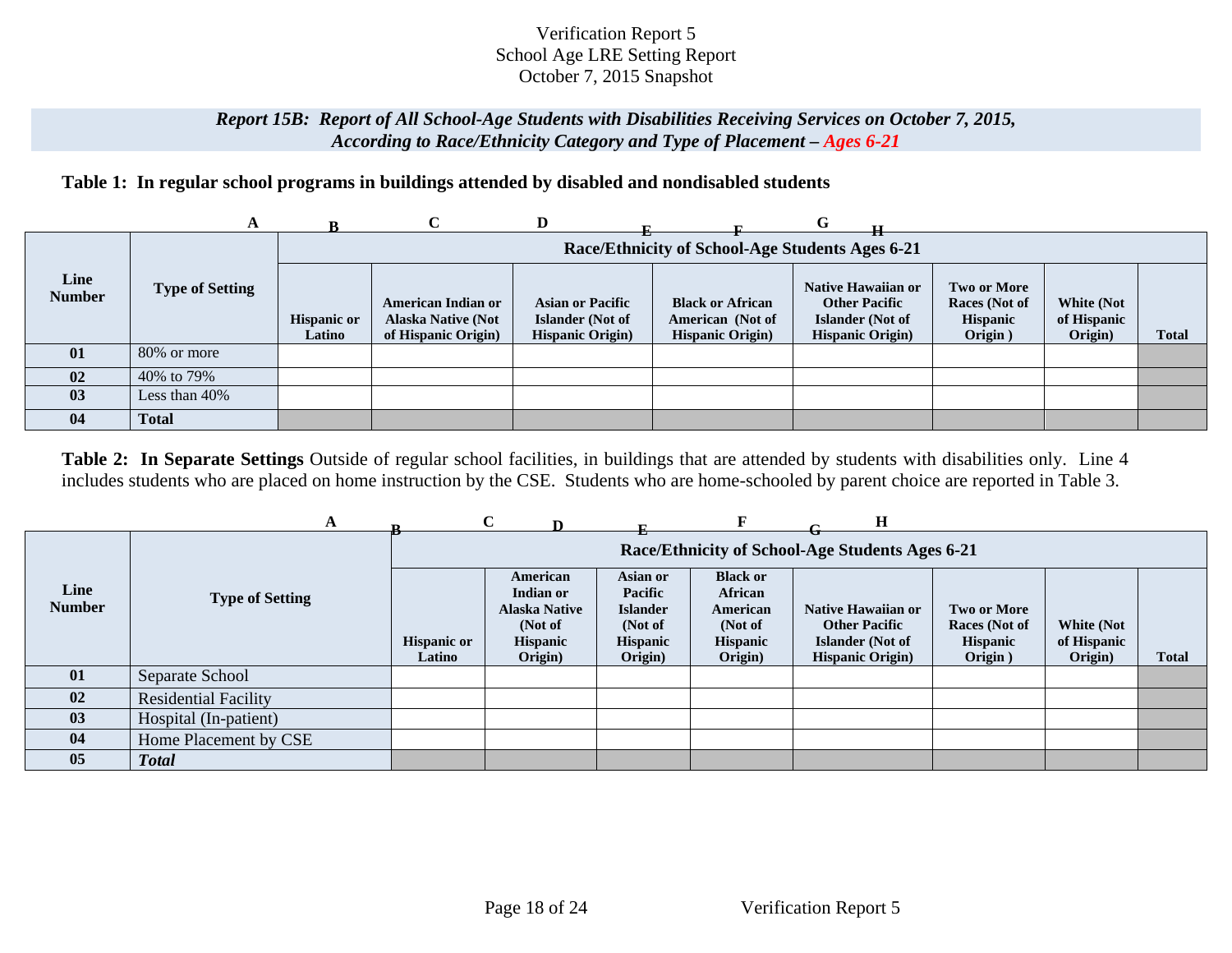**Table 3: In Other Specific Settings.** School districts do not place students in these settings. Instead, students are in these settings because of court decisions or parental choice.

|                       |                                                                                             | A                                          |                                                                                        |                                                                                | D                                                                      |                                                                                        |                                                                   | G                                              |              |
|-----------------------|---------------------------------------------------------------------------------------------|--------------------------------------------|----------------------------------------------------------------------------------------|--------------------------------------------------------------------------------|------------------------------------------------------------------------|----------------------------------------------------------------------------------------|-------------------------------------------------------------------|------------------------------------------------|--------------|
|                       |                                                                                             |                                            |                                                                                        |                                                                                |                                                                        | Race/Ethnicity of School-Age Students Ages 6-21                                        |                                                                   |                                                |              |
| Line<br><b>Number</b> | <b>Type of Setting</b>                                                                      | <b>Hispanic</b><br><sub>or</sub><br>Latino | American<br>Indian or<br><b>Alaska Native</b><br>(Not of<br><b>Hispanic</b><br>Origin) | <b>Asian or Pacific</b><br><b>Islander</b> (Not of<br><b>Hispanic Origin</b> ) | <b>Black or African</b><br>American (Not of<br><b>Hispanic Origin)</b> | <b>Native Hawaiian or</b><br><b>Other Pacific Islander</b><br>(Not of Hispanic Origin) | <b>Two or More</b><br>Races (Not of<br><b>Hispanic</b><br>Origin) | White<br>(Not of<br><b>Hispanic</b><br>Origin) | <b>Total</b> |
| 01                    | Incarcerated in County<br>Correctional Facilities*                                          |                                            |                                                                                        |                                                                                |                                                                        |                                                                                        |                                                                   |                                                |              |
| 02                    | Home Schooled at Parental Choice                                                            |                                            |                                                                                        |                                                                                |                                                                        |                                                                                        |                                                                   |                                                |              |
| 03                    | Parentally Placed in Nonpublic<br>School-Receiving Special<br>Education                     |                                            |                                                                                        |                                                                                |                                                                        |                                                                                        |                                                                   |                                                |              |
| 04                    | Parentally Placed in Nonpublic<br>School-Not Receiving Special<br><b>Education Services</b> |                                            |                                                                                        |                                                                                |                                                                        |                                                                                        |                                                                   |                                                |              |
| 05                    | <b>Total</b>                                                                                |                                            |                                                                                        |                                                                                |                                                                        |                                                                                        |                                                                   |                                                |              |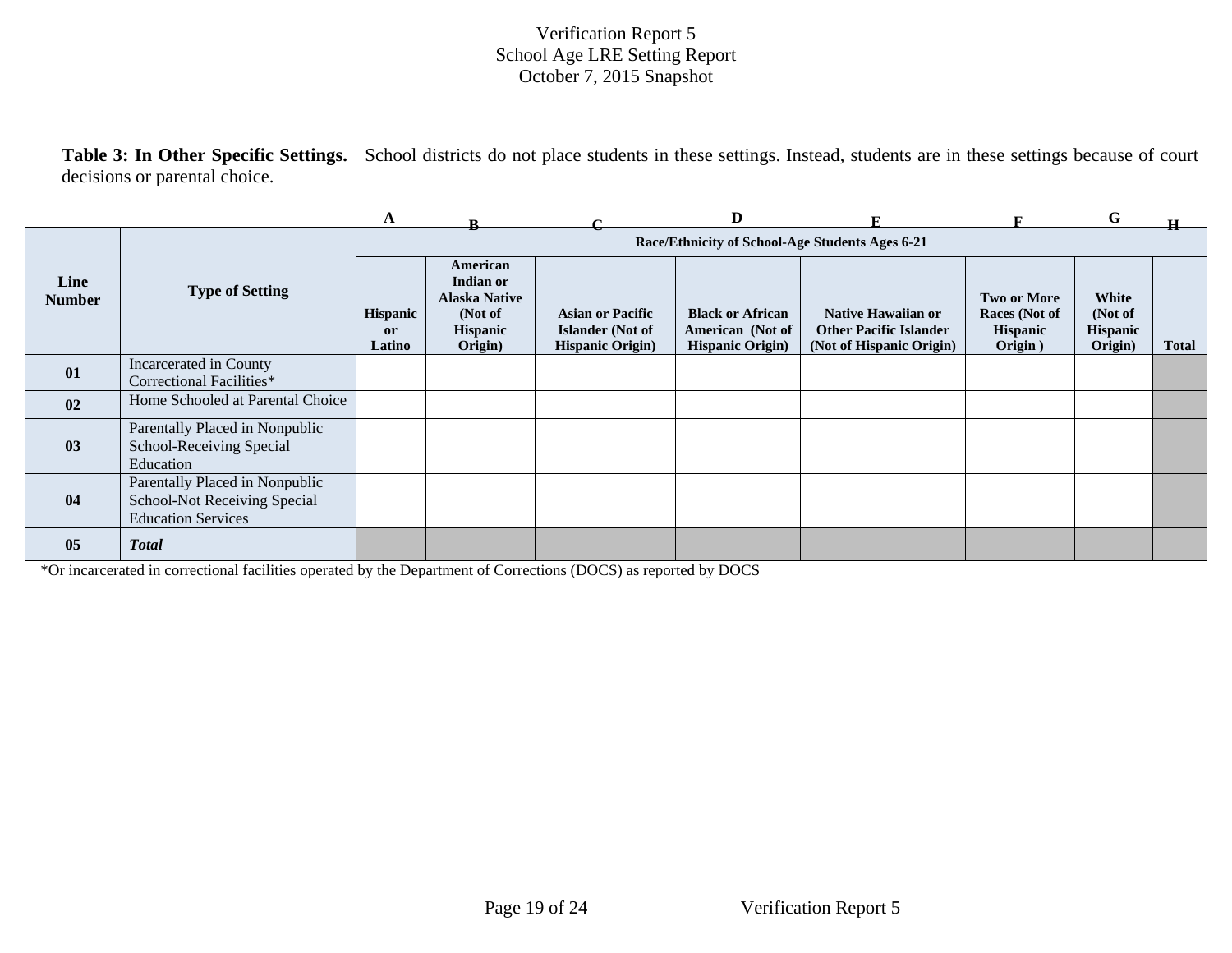# *Report 16A: Report of All School-Age Students with Disabilities Receiving Services on October 7, 2015, According to Gender and Limited English Proficiency (LEP) Status – Ages 4-5*

This report includes all students reported in the 4-5 year old age group in Report 14A by gender and limited English proficient status. The Totals (Columns C and F) for each Line in this Report match the Total Column on each Line of Report 14A.

|               |                                                                                                                                                                                                                                                 | A                          | $\bf{B}$ | $\mathbf C$  | D                                                                      | ${\bf E}$      | $\mathbf F$  |
|---------------|-------------------------------------------------------------------------------------------------------------------------------------------------------------------------------------------------------------------------------------------------|----------------------------|----------|--------------|------------------------------------------------------------------------|----------------|--------------|
| Line          | <b>Time INSIDE Regular Classroom</b>                                                                                                                                                                                                            | <b>Gender for Ages 4-5</b> |          |              | <b>Limited English Proficiency (LEP)</b><br><b>Status for Ages 4-5</b> |                |              |
| <b>Number</b> |                                                                                                                                                                                                                                                 | <b>Male</b>                | Female   | <b>Total</b> | Yes                                                                    | N <sub>0</sub> | <b>Total</b> |
| 01            | Parentally placed in a nonpublic<br>elementary school and receiving majority<br>of hours of special education and related<br>services in the regular classroom.                                                                                 |                            |          |              |                                                                        |                |              |
| 02            | Parentally placed in a nonpublic<br>elementary school and receiving majority<br>of hours of special education and related<br>services in some other location.                                                                                   |                            |          |              |                                                                        |                |              |
| 03            | Parentally placed in a nonpublic<br>elementary school and NOT receiving<br>publicly funded special education and<br>related services                                                                                                            |                            |          |              |                                                                        |                |              |
| 04            | Attending a kindergarten, $1st$ grade or other<br>regular early childhood program for 10 or<br>more hours a week and receiving the<br>majority of hours of special education and<br>related services in the regular early<br>childhood program. |                            |          |              |                                                                        |                |              |
| 05            | Attending a kindergarten, 1 <sup>st</sup> grade or other<br>regular early childhood program for 10 or<br>more hours a week and receiving the<br>majority of hours of special education and<br>related services in some other location.          |                            |          |              |                                                                        |                |              |
| 06            | Attending a kindergarten, $1st$ grade or other<br>regular early childhood program for less<br>than 10 hours a week and receiving the<br>majority of hours of special education and<br>related in the regular early childhood<br>program.        |                            |          |              |                                                                        |                |              |
| 07            | Attending a kindergarten, 1 <sup>st</sup> grade or other<br>regular early childhood program for less<br>than 10 hours a week and receiving the<br>majority of hours of special education and<br>related services in some other location         |                            |          |              |                                                                        |                |              |
| 08            | Separate Class                                                                                                                                                                                                                                  |                            |          |              |                                                                        |                |              |
| 09            | Separate School                                                                                                                                                                                                                                 |                            |          |              |                                                                        |                |              |
| 10            | <b>Residential Facility</b>                                                                                                                                                                                                                     |                            |          |              |                                                                        |                |              |
| 11            | Home                                                                                                                                                                                                                                            |                            |          |              |                                                                        |                |              |
| 12            | Service Provider Location or some other<br>location that is not in any other code                                                                                                                                                               |                            |          |              |                                                                        |                |              |
| 13            | Total                                                                                                                                                                                                                                           |                            |          |              |                                                                        |                |              |